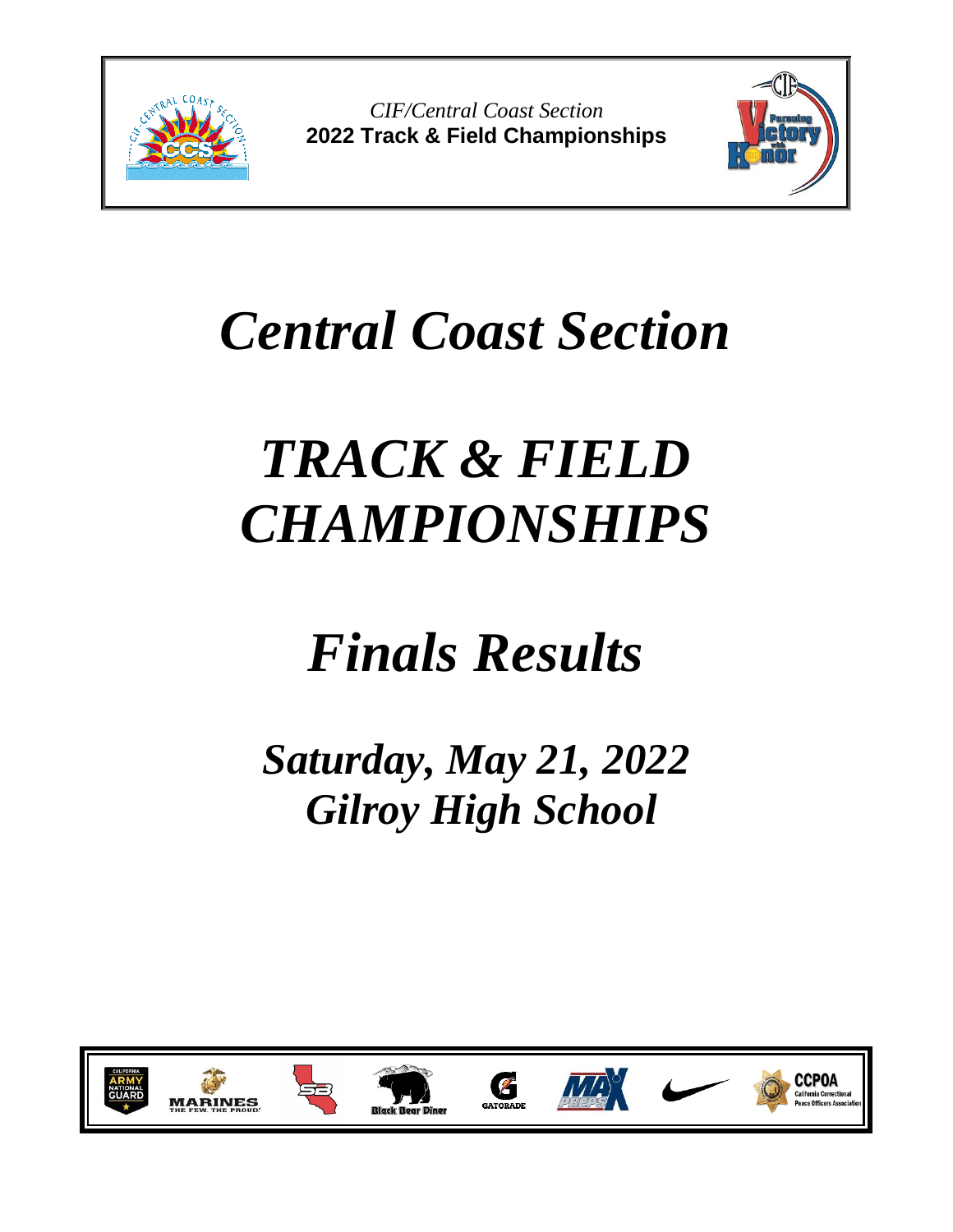### **Girls 100 Meter Dash**

|                | Name                        |      | Yr School                      | <b>Prelims</b> | <b>Finals</b> | Wind   | <b>Points</b>            |
|----------------|-----------------------------|------|--------------------------------|----------------|---------------|--------|--------------------------|
| <b>Finals</b>  |                             |      |                                |                |               |        |                          |
| 1              | Kosmont, Juliette           | 11   | Santa Catalina                 | 11.91          | 12.16         | $-0.4$ | 10                       |
| $\overline{c}$ | Su, Vanessa                 |      | 12 Lynbrook                    | 12.15          | 12.23         | $-0.4$ | 8                        |
| 3              | Nwachukwu, Chika            |      | 12 Silver Creek                | 12.30          | 12.36         | $-0.4$ | 6                        |
| 4              | Hall, Daryana               |      | 12 Valley Christian (San Jose) | 12.35          | 12.55         | $-0.4$ | 5                        |
| 5              | Wang, Claire                |      | 12 Lynbrook                    | 12.19          | 12.62         | $-0.4$ | 4                        |
| 6              | Houdek, Jenna               |      | 12 Los Altos                   | 12.46          | 12.74         | $-0.4$ | $\mathfrak{Z}$           |
|                | Daniels, Brooklyn           |      | 12 Jefferson                   | 12.55          | 12.94         | $-0.4$ | $\overline{c}$           |
| 8              | Sonsini, Anna               |      | 11 Sacred Heart Prep           | 12.57          | 13.02         | $-0.4$ | 1                        |
|                |                             |      |                                |                |               |        |                          |
|                | <b>Girls 200 Meter Dash</b> |      |                                |                |               |        |                          |
|                | Name                        |      | Yr School                      | <b>Prelims</b> | <b>Finals</b> | Wind   | <b>Points</b>            |
| <b>Finals</b>  |                             |      |                                |                |               |        |                          |
| 1              | Su, Vanessa                 |      | 12 Lynbrook                    | 24.89          | 24.98         | $-0.6$ | 10                       |
| 2              | Kosmont, Juliette           | 11   | Santa Catalina                 | 24.67          | 25.08         | $-0.6$ | 8                        |
| 3              | Rutherford, Hannah          |      | 9 Mountain View                | 25.13          | 25.23         | $-0.6$ | 6                        |
| 4              | Yella, Anjali               |      | 10 Harker                      | 25.37          | 25.27         | $-0.6$ | 5                        |
| 5              | Hall, Daryana               |      | 12 Valley Christian (San Jose) | 25.36          | 25.69         | $-0.6$ | 4                        |
| 6              | Tsioutsioulikli, Alice      | 11   | Archbishop Mitty               | 25.78          | 25.97         | $-0.6$ | 3                        |
|                | Chou, Angelica              |      | 9 Menlo School                 | 25.60          | 26.09         | $-0.6$ | $\overline{c}$           |
| 8              | Ellis, De'Auri              |      | 10 Menlo-Atherton              | 25.92          | 26.41         | $-0.6$ | 1                        |
|                | <b>Girls 400 Meter Dash</b> |      |                                |                |               |        |                          |
|                | Name                        |      | Yr School                      | <b>Prelims</b> | <b>Finals</b> |        | <b>Points</b>            |
|                |                             |      |                                |                |               |        |                          |
| <b>Finals</b>  |                             |      |                                |                |               |        |                          |
| 1              | Rutherford, Hannah          |      | 9 Mountain View                | 56.67          | 55.88         |        | 10                       |
| 2              | Yella, Anjali               |      | 10 Harker                      | 58.44          | 56.99         |        | 8                        |
| 3              | Adelman, Avery              |      | 10 Gunn                        | 59.19          | 57.37         |        | 6                        |
| 4              | Haggarty, Cora              |      | 10 Burlingame                  | 58.68          | 58.32         |        | 5                        |
| 5              | Reichow, Avah               |      | 10 Burlingame                  | 59.45          | 59.32         |        | $\overline{\mathcal{L}}$ |
| 6              | Cubiss, Megan               |      | 12 Branham                     | 59.59          | 59.35         |        | $\overline{\mathbf{3}}$  |
|                | Wilmurt, Kira               |      | 11 Hillsdale                   | 59.32          | 59.74         |        | $\boldsymbol{2}$         |
| 8              | Milev, Victoria             |      | 12 Wilcox                      | 59.48          | 1:00.41       |        | 1                        |
|                | <b>Girls 800 Meter Run</b>  |      |                                |                |               |        |                          |
|                | Name                        |      | Yr School                      | <b>Prelims</b> | <b>Finals</b> |        | <b>Points</b>            |
| <b>Finals</b>  |                             |      |                                |                |               |        |                          |
|                | Kaelber, Lillian            |      | 10 St. Francis (Mountain View) | 2:16.26        | 2:11.48       |        | 10                       |
| 2              | Studdert, Hillary           |      | 11 Palo Alto                   | 2:15.13        | 2:12.77       |        | 8                        |
|                | Olesen, Tatum               |      |                                |                |               |        |                          |
| 3              |                             |      | 10 Menlo-Atherton              | 2:14.97        | 2:12.90       |        | 6                        |
|                | 4 Henderson, Daniella       |      | 11 Castilleja                  | 2:19.99        | 2:13.76       |        | 5                        |
| 5              | Zanetto, Sabrina            |      | 9 St. Francis (Mountain View)  | 2:16.50        | 2:14.29       |        | 4                        |
| 6              | Kennedy, Samira             |      | 11 Castilleja                  | 2:14.63        | 2:14.35       |        | 3                        |
|                | Hoops, Rachel               |      | 10 Aptos                       | 2:18.28        | 2:14.75       |        | 2                        |
| 8              | Yamamoto, Hinako            | 11 - | St. Francis (Mountain View)    | 2:19.22        | 2:17.01       |        | 1                        |
| 9              | Randall, Madeline           |      | 10 Los Altos                   | 2:18.71        | 2:18.34       |        |                          |
| 10             | Hoornaert, Kylie            |      | 9 Prospect                     | 2:17.94        | 2:19.84       |        |                          |
| 11             | Chadalavada, Rakhi          |      | 12 Fremont                     | 2:20.64        | 2:20.94       |        |                          |
|                | 12 D'Arcangelo, Kiarra      |      | 10 Westmont                    | 2:20.83        | 2:27.20       |        |                          |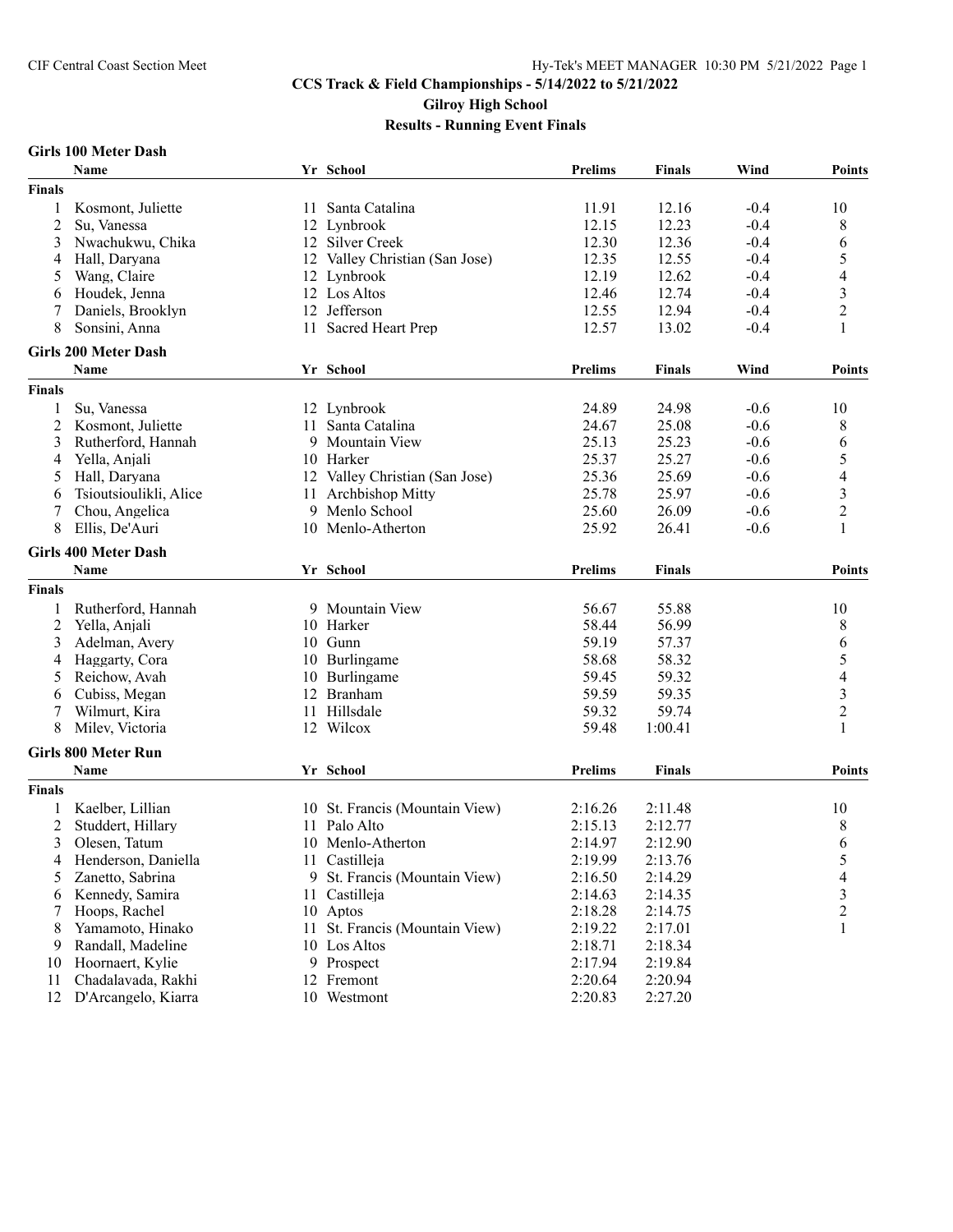#### **CCS Track & Field Championships - 5/14/2022 to 5/21/2022 Gilroy High School**

**Results - Running Event Finals**

#### **Girls 1600 Meter Run**

|                | Name                           |      | Yr School                      | <b>Prelims</b> | <b>Finals</b> |      | <b>Points</b>            |
|----------------|--------------------------------|------|--------------------------------|----------------|---------------|------|--------------------------|
| <b>Finals</b>  |                                |      |                                |                |               |      |                          |
| 1              | Boothby, Ashlyn                |      | 10 Scotts Valley               | 5:03.42        | 4:53.81       |      | 10                       |
| $\overline{2}$ | Kennedy, Samira                | 11   | Castilleja                     | 5:02.24        | 4:55.79       |      | 8                        |
| 3              | Soderbery, Julia               |      | 11 Sacred Heart Prep           | 5:00.50        | 4:56.81       |      | 6                        |
| 4              | Hoornaert, Kylie               |      | 9 Prospect                     | 5:01.53        | 5:02.31       |      | 5                        |
| 5              | Tau, Sophie                    | 11   | Los Gatos                      | 5:05.50        | 5:03.26       |      | $\overline{\mathcal{A}}$ |
| 6              | Capuano, Riley                 |      | 12 Los Altos                   | 5:07.49        | 5:03.65       |      | 3                        |
| 7              | Soobrian, Emily                |      | 9 Los Altos                    | 5:07.07        | 5:05.21       |      | $\overline{c}$           |
| 8              | Elkins, Christel               |      | 12 St. Francis (Mountain View) | 5:07.90        | 5:06.04       |      |                          |
| 9              | Fawcett, Anna                  | 11 - | St. Francis (Mountain View)    | 5:13.26        | 5:07.17       |      |                          |
| 10             | Fetter, Elizabeth              |      | 11 Palo Alto                   | 5:08.65        | 5:09.87       |      |                          |
| 11             | Herron, Fiona                  |      | 12 Los Gatos                   | 5:06.53        | 5:10.84       |      |                          |
| 12             | Mitchell, Tauren               |      | 10 Westmont                    |                |               |      |                          |
|                |                                |      |                                | 5:10.16        | 5:27.88       |      |                          |
|                | Girls 3200 Meter Run           |      |                                |                |               |      |                          |
|                | Name                           |      | Yr School                      | <b>Prelims</b> | <b>Finals</b> |      | <b>Points</b>            |
| <b>Finals</b>  |                                |      |                                |                |               |      |                          |
| 1              | Soobrian, Lauren               |      | 11 Los Altos                   | 11:04.85       | 10:17.17      |      | 10                       |
| $\overline{2}$ | Brooks, Kaiya                  | 11   | <b>Crystal Springs Uplands</b> | 11:10.50       | 10:23.66      |      | 8                        |
| 3              | Fadil, Ella                    | 11   | Los Altos                      | 11:05.66       | 10:45.08      |      | 6                        |
| 4              | Marheineke, Evangeline         | 9.   | Archbishop Mitty               | 11:06.17       | 10:46.44      |      | 5                        |
| 5              | Peretti, Bella                 |      | 12 Pioneer                     | 11:24.47       | 10:50.54      |      | 4                        |
| 6              | Herning, Lola                  | 9    | Willow Glen                    | 11:34.92       | 11:04.20      |      | 3                        |
| 7              | Bodkin, Fiona                  |      | 11 Los Altos                   | 11:26.01       | 11:05.50      |      | $\overline{c}$           |
| 8              | Riggs, Isabella                |      | 9 Willow Glen                  | 11:33.34       | 11:06.59      |      | 1                        |
| 9              | Marsyla, Elle                  |      | 12 Woodside                    | 11:14.65       | 11:07.17      |      |                          |
| 10             | McElhinney, Perry              |      | 10 Castilleja                  | 11:27.54       | 11:18.47      |      |                          |
| 11             | Ruiz, Katelynn                 |      | 9 Watsonville                  | 12:03.84       | 11:53.53      |      |                          |
|                |                                |      |                                |                |               |      |                          |
|                | <b>Girls 100 Meter Hurdles</b> |      |                                |                |               |      |                          |
|                | Name                           |      | Yr School                      | <b>Prelims</b> | <b>Finals</b> | Wind | <b>Points</b>            |
| <b>Finals</b>  |                                |      |                                |                |               |      |                          |
| 1              | Nwachukwu, Chika               |      | 12 Silver Creek                | 14.40          | 14.45         | 1.4  | 10                       |
| $\overline{c}$ | Sharma, Trisha                 |      | 12 Fremont                     | 15.16          | 15.04         | 1.4  | 8                        |
| 3              | Churchill, Elizabeth           |      | 12 Aptos                       | 15.10          | 15.18         | 1.4  | 6                        |
| 4              | Tomasetti, Shayana             | 11   | Silver Creek                   | 15.30          | 15.35         | 1.4  | 5                        |
| 5              | Tjoe, Alison                   |      | 12 Lynbrook                    | 15.22          | 15.50         | 1.4  | 4                        |
| 6              | Schwab, Sharona                |      | 12 Gunn                        | 15.68          | 15.59         | 1.4  | 3                        |
| 7              | Witana, Taylor                 |      | 12 Westmont                    | 15.43          | 15.59         | 1.4  | $\overline{c}$           |
| 8              | Simpson, Laniah                |      | 9 Evergreen Valley             | 15.72          | 15.66         | 1.4  | 1                        |
|                |                                |      |                                |                |               |      |                          |
|                | <b>Girls 300 Meter Hurdles</b> |      |                                |                |               |      |                          |
|                | Name                           |      | Yr School                      | <b>Prelims</b> | <b>Finals</b> |      | <b>Points</b>            |
| <b>Finals</b>  |                                |      |                                |                |               |      |                          |
| 1              | Nwachukwu, Chika               |      | 12 Silver Creek                | 45.15          | 44.51         |      | 10                       |
| 2              | Schwab, Sharona                |      | 12 Gunn                        | 46.69          | 44.87         |      | 8                        |
| 3              | Tjoe, Alison                   |      | 12 Lynbrook                    | 46.07          | 44.97         |      | 6                        |
| 4              | Middleton, Melia               |      | 11 Christopher                 | 45.59          | 45.07         |      | 5                        |
| 5              | Harrigan, Jalyn                | 11   | Saratoga                       | 46.64          | 45.53         |      | 4                        |
| 6              | Tomasetti, Shayana             | 11   | Silver Creek                   | 46.91          | 46.45         |      | 3                        |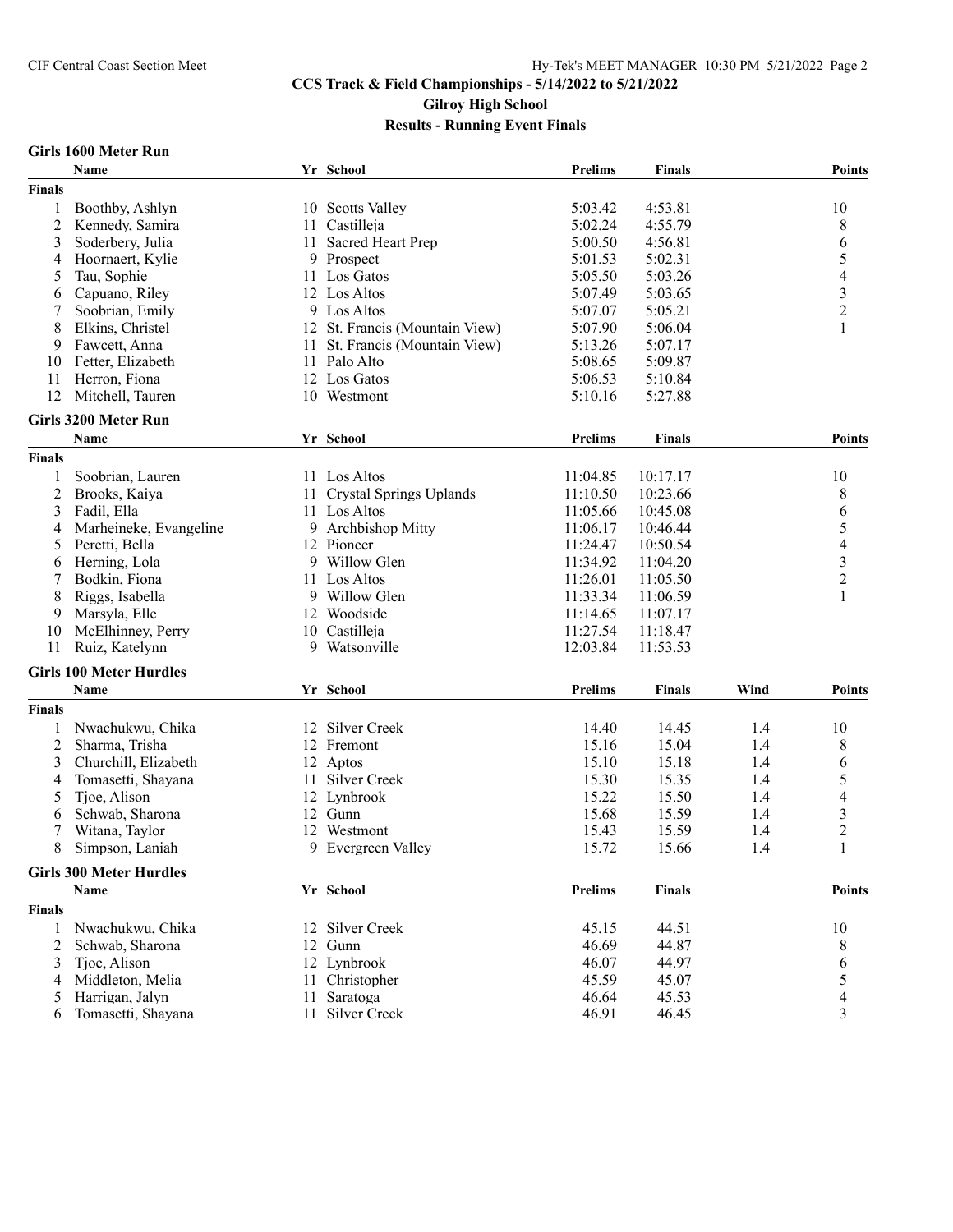## **Finals ... (Girls 300 Meter Hurdles)**

|                | Name                           |    | Yr School                      | <b>Prelims</b> | <b>Finals</b> |      | <b>Points</b>            |
|----------------|--------------------------------|----|--------------------------------|----------------|---------------|------|--------------------------|
| 7              | Sharma, Trisha                 |    | 12 Fremont                     | 46.41          | 46.75         |      | $\overline{c}$           |
| 8              | Chou, Angelica                 |    | 9 Menlo School                 | 47.50          | 51.26         |      | 1                        |
|                | <b>Girls 4x100 Meter Relay</b> |    |                                |                |               |      |                          |
|                | Team                           |    | Relay                          | <b>Prelims</b> | <b>Finals</b> |      | <b>Points</b>            |
|                |                                |    |                                |                |               |      |                          |
| <b>Finals</b>  |                                |    |                                |                |               |      |                          |
| 1              | Lynbrook                       |    |                                | 48.39          | 47.99         |      | 10                       |
| 2              | <b>Silver Creek</b>            |    |                                | 48.58          | 48.23         |      | 8                        |
| 3              | St. Ignatius College Prep      |    |                                | 49.71          | 48.91         |      | 6                        |
| 4              | Archbishop Mitty               |    |                                | 49.87          | 49.13         |      | 5                        |
| 5              | Saratoga                       |    |                                | 50.11          | 50.05         |      | $\overline{\mathcal{A}}$ |
| 6              | Santa Teresa                   |    |                                | 50.00          | 50.22         |      | $\frac{3}{2}$            |
| 7              | San Benito (Hollister)         |    |                                | 50.05          | 50.56         |      |                          |
| 8              | Los Gatos                      |    |                                | 50.31          | 50.85         |      | 1                        |
| 9              | <b>Sacred Heart Prep</b>       |    |                                | 51.67          | 51.70         |      |                          |
|                | <b>Girls 4x400 Meter Relay</b> |    |                                |                |               |      |                          |
|                | Team                           |    | Relay                          | <b>Prelims</b> | <b>Finals</b> |      | Points                   |
| <b>Finals</b>  |                                |    |                                |                |               |      |                          |
| 1              | St. Francis (Mountain View)    |    |                                | 4:10.57        | 3:59.19       |      | 10                       |
| $\overline{2}$ | Los Altos                      |    |                                | 4:11.11        | 4:01.38       |      | 8                        |
| 3              | <b>Archbishop Mitty</b>        |    |                                | 4:10.89        | 4:01.99       |      | 6                        |
| 4              | Sacred Heart Prep              |    |                                | 4:10.05        | 4:02.62       |      | 5                        |
|                | San Benito (Hollister)         |    |                                | 4:08.78        | 4:03.78       |      | $\overline{\mathcal{A}}$ |
| 5              |                                |    |                                |                |               |      |                          |
| 6              | Christopher                    |    |                                | 4:14.44        | 4:07.67       |      | 3                        |
| 7              | Saratoga                       |    |                                | 4:11.37        | 4:08.89       |      | $\overline{c}$           |
| 8              | Mountain View                  |    |                                | 4:12.59        | 4:13.43       |      |                          |
|                | <b>Boys 100 Meter Dash</b>     |    |                                |                |               |      |                          |
|                | Name                           |    | Yr School                      | <b>Prelims</b> | <b>Finals</b> | Wind | Points                   |
| <b>Finals</b>  |                                |    |                                |                |               |      |                          |
| 1              | Johnson, Evan                  |    | 12 Stevenson                   | 10.50          | 10.54         | 0.4  | 10                       |
| $\overline{c}$ | Hunter, Nyziah                 | 11 | Salinas                        | 10.73          | 10.80         | 0.4  | 8                        |
| 3              | Fu, Andrew                     | 11 | Harker                         | 10.76          | 10.82         | 0.4  | 6                        |
| 4              | Paragas, Jonah                 | 10 | Piedmont Hills                 | 10.86          | 10.87         | 0.4  | 5                        |
| 5              | Fagin, Zach                    | 11 | Los Altos                      | 10.93          | 10.94         | 0.4  | 4                        |
| 6              | Tella, Rishi                   |    | 12 Palo Alto                   | 10.93          | 11.00         | 0.4  | 3                        |
| 7              | Berman, Jakson                 |    | 12 Valley Christian (San Jose) | 10.97          | 11.00         | 0.4  | $\overline{2}$           |
| 8              | Saldate, Logan                 |    | 10 Palma                       | 10.97          | 11.09         | 0.4  | 1                        |
|                | <b>Boys 200 Meter Dash</b>     |    |                                |                |               |      |                          |
|                |                                |    |                                |                |               | Wind | Points                   |
|                | Name                           |    | Yr School                      | <b>Prelims</b> | Finals        |      |                          |
| <b>Finals</b>  |                                |    |                                |                |               |      |                          |
| 1              | Johnson, Evan                  |    | 12 Stevenson                   | 21.57          | 21.49         | 0.5  | 10                       |
| 2              | Laulea, Sione                  |    | 12 Junipero Serra              | 21.92          | 21.83         | 0.5  | 8                        |
| 3              | Teeple, Ryan                   |    | 11 Leland                      | 21.99          | 21.83         | 0.5  | 6                        |
| 4              | Hunter, Nyziah                 | 11 | Salinas                        | 21.73          | 21.91         | 0.5  | 5                        |
| 5              | Shearin-Sewell, Julian         |    | 12 Archbishop Mitty            | 21.85          | 22.05         | 0.5  | 4                        |
| 6              | Fu, Andrew                     |    | 11 Harker                      | 21.97          | 22.10         | 0.5  | 3                        |
| 7              | Harrison, Braden               |    | 12 Los Altos                   | 22.03          | 22.14         | 0.5  | $\overline{c}$           |
| 8              | Berman, Jakson                 |    | 12 Valley Christian (San Jose) | 22.09          | 22.19         | 0.5  | 1                        |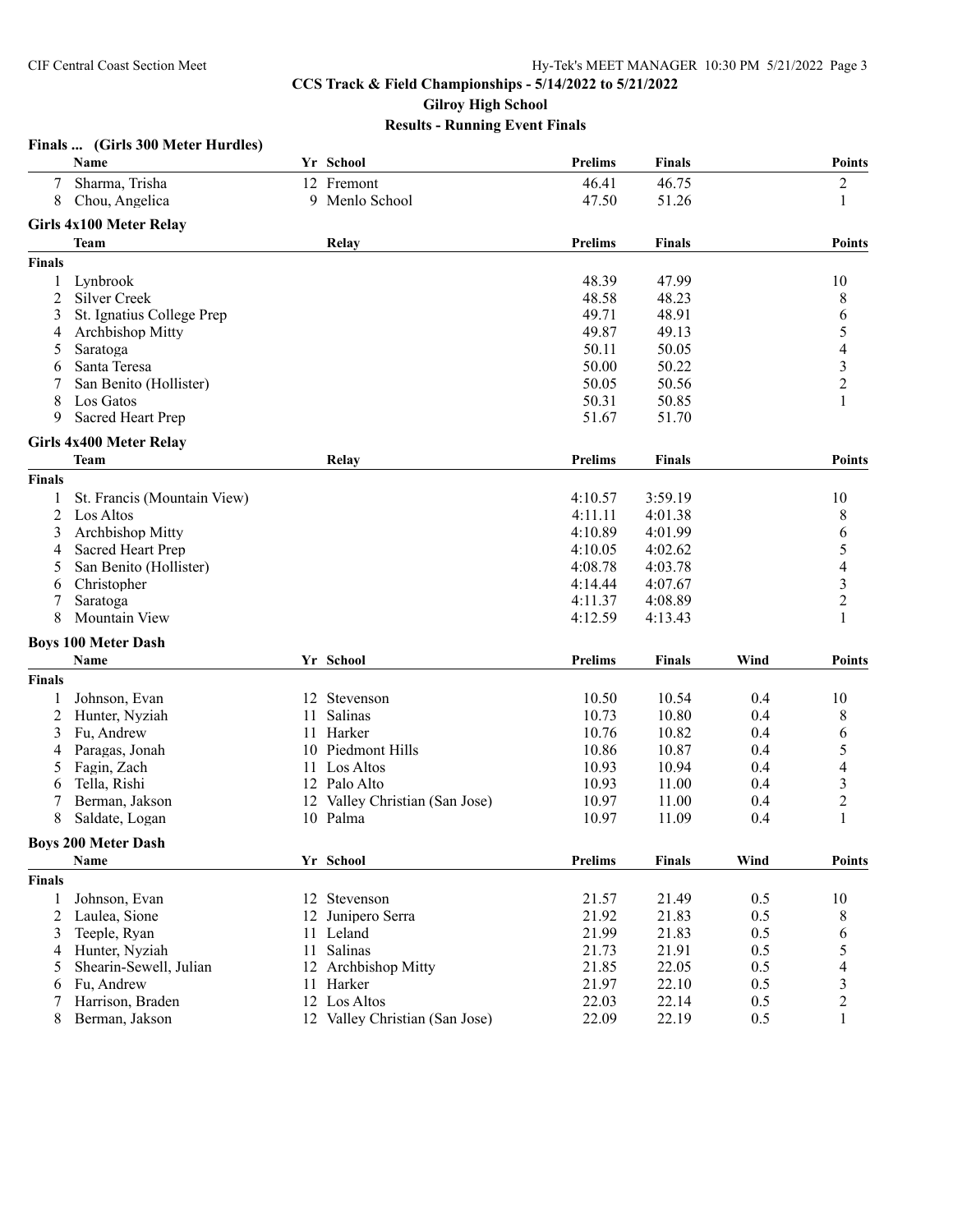### **Boys 400 Meter Dash**

|                | Name                              |    | Yr School                         | <b>Prelims</b> | <b>Finals</b> | <b>Points</b>            |
|----------------|-----------------------------------|----|-----------------------------------|----------------|---------------|--------------------------|
| <b>Finals</b>  |                                   |    |                                   |                |               |                          |
|                | Earby, Jeremiah                   |    | 12 Menlo-Atherton                 | 50.04          | 49.35         | 10                       |
| $\overline{c}$ | Brennan, Wil                      | 11 | Los Gatos                         | 49.81          | 49.48         | 8                        |
| 3              | Womack, Caleb                     | 12 | Santa Cruz                        | 49.73          | 49.68         | 6                        |
| 4              | Lau, Nathan                       | 11 | Archbishop Mitty                  | 50.09          | 50.20         | 5                        |
| 5              | Perez-Lopez, Edgar                |    | 12 Bellarmine College Prep        | 50.33          | 50.29         | $\overline{\mathcal{A}}$ |
| 6              | Ye, Spencer                       |    | 11 Homestead                      | 50.12          | 50.31         | $\mathfrak{Z}$           |
| 7              | Freeman, Sam                      | 11 | <b>Scotts Valley</b>              | 49.62          | 50.72         | $\overline{c}$           |
| 8              | Palvolgyi, Levente                | 11 | <b>Woodside Priory</b>            | 50.39          | 51.36         | 1                        |
|                |                                   |    |                                   |                |               |                          |
|                | <b>Boys 800 Meter Run</b><br>Name |    | Yr School                         | <b>Prelims</b> | <b>Finals</b> | <b>Points</b>            |
|                |                                   |    |                                   |                |               |                          |
| <b>Finals</b>  |                                   |    |                                   |                |               |                          |
| 1              | Kain, Jeremy                      |    | 12 Scotts Valley                  | 1:55.84        | 1:51.32       | 10                       |
| 2              | Pinkel, Ben                       |    | 12 Bellarmine College Prep        | 1:56.47        | 1:52.61       | 8                        |
| 3              | Clay, Furious                     |    | 11 Crystal Springs Uplands        | 1:55.11        | 1:52.69       | 6                        |
| 4              | Roberts, Yutaka                   |    | 12 El Camino (So. Sf)             | 1:56.93        | 1:54.47       | 5                        |
| 5              | Bard, John JT                     |    | 12 Palo Alto                      | 1:56.92        | 1:54.82       | 4                        |
| 6              | Halperin, Jonathan                |    | 12 Fremont                        | 1:57.82        | 1:55.57       | 3                        |
| 7              | Miller, James                     |    | 12 Palo Alto                      | 1:57.09        | 1:55.77       | $\overline{c}$           |
| 8              | Nandakumar, Saaketh               |    | 12 Evergreen Valley               | 1:58.51        | 1:56.51       | 1                        |
| 9              | Hedlund, Carson                   |    | 9 Pioneer                         | 1:56.84        | 1:57.07       |                          |
| 10             | Oates, Carter                     |    | 10 Homestead                      | 1:56.99        | 1:59.06       |                          |
| 11             | Voyles, Daniel                    | 12 | Aragon                            | 1:59.16        | 1:59.20       |                          |
| 12             | Saraf, Varun                      |    | 12 Homestead                      | 1:57.17        | 2:00.79       |                          |
|                | <b>Boys 1600 Meter Run</b>        |    |                                   |                |               |                          |
|                | <b>Name</b>                       |    | Yr School                         | <b>Prelims</b> | <b>Finals</b> | <b>Points</b>            |
|                |                                   |    |                                   |                |               |                          |
| <b>Finals</b>  |                                   |    |                                   |                |               |                          |
| 1              | Kain, Jeremy                      |    | 12 Scotts Valley                  | 4:18.50        | 4:14.10       | 10                       |
| 2              | Dance, Harrison                   |    | 12 Saratoga                       | 4:14.87        | 4:16.45       | 8                        |
| 3              | Hedlund, Carson                   | 9  | Pioneer                           | 4:18.89        | 4:17.23       | 6                        |
| 4              | Chettiar, Tanish                  |    | 12 Bellarmine College Prep        | 4:20.01        | 4:17.61       | 5                        |
| 5              | Nosky, Trent                      | 11 | Aptos                             | 4:16.29        | 4:18.17       | 4                        |
| 6              | Fesslmeier, Mateo                 |    | 12 Palo Alto                      | 4:18.06        | 4:19.00       | $\mathfrak{Z}$           |
|                | Palvolgyi, Levente                |    | 11 Woodside Priory                | 4:22.65        | 4:19.85       | $\overline{c}$           |
| 8              | Yanashita, Ryunosuke              |    | 12 Bellarmine College Prep        | 4:22.52        | 4:20.09       | 1                        |
| 9              | Trepanier, Nicholas               | 12 | Mountain View                     | 4:18.23        | 4:22.07       |                          |
| 10             | Pretre, Justin                    | 11 | Menlo School                      | 4:14.33        | 4:23.53       |                          |
| 11             | Taylor, Andrew                    |    | 12 Hillsdale                      | 4:22.79        | 4:27.45       |                          |
| 12             | Kippes, Tristan                   |    | 9 Wilcox                          | 4:25.03        | 4:34.15       |                          |
|                | <b>Boys 3200 Meter Run</b>        |    |                                   |                |               |                          |
|                | Name                              |    | Yr School                         | <b>Prelims</b> | <b>Finals</b> | <b>Points</b>            |
| <b>Finals</b>  |                                   |    |                                   |                |               |                          |
|                | Julian, Michael                   |    | 12 York                           | 9:29.48        | 9:03.50       | 10                       |
| 2              | Pretre, Landon                    |    | 9 Menlo School                    | 9:28.23        | 9:09.13       | 8                        |
| 3              | Morgenfeld, Grant                 |    | 10 Palo Alto                      | 9:30.97        | 9:10.60       | 6                        |
| 4              | Vargas, Julian                    |    | 12 St Francis Central Coast Cath. | 9:36.86        | 9:15.45       | 5                        |
| 5              | Dimick, Aidan                     |    | 12 Carlmont                       | 9:35.04        | 9:22.36       | 4                        |
|                |                                   |    |                                   |                |               |                          |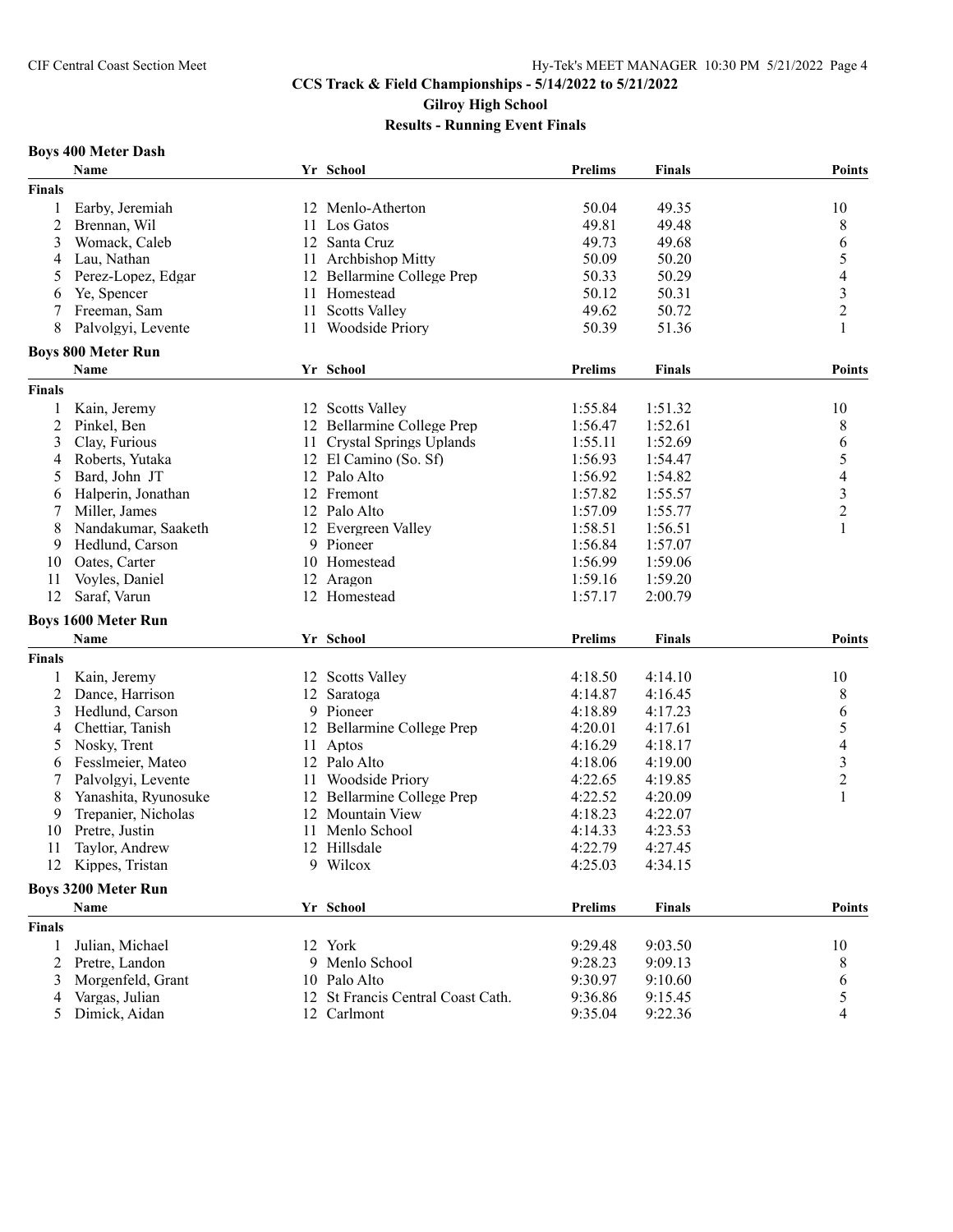### **Finals ... (Boys 3200 Meter Run)**

| 9:34.13<br>9:22.39<br>$\mathfrak{Z}$<br>12 Mountain View<br>Leblond, Emmanuel<br>6<br>9:36.92<br>$\overline{c}$<br>Dance, Harrison<br>9:24.39<br>7<br>12 Saratoga<br>11 Wilcox<br>9:43.83<br>1<br>8<br>Cooper, John<br>9:26.05<br>Nuti, Casey<br>11 Willow Glen<br>9:53.14<br>9:26.17<br>9<br>9:39.86<br>Yanashita, Ryunosuke<br>12 Bellarmine College Prep<br>9:34.90<br>10<br>11<br>Guzman, Nicholas<br>12 Gilroy<br>9:47.11<br>9:37.58<br><b>Boys 110 Meter Hurdles</b><br><b>Prelims</b><br>Name<br>Yr School<br>Wind<br><b>Finals</b><br><b>Points</b><br><b>Finals</b><br>Tsang, Ben Kin Ho<br>14.56<br>14.17<br>0.8<br>10<br>11 Independence<br>1<br>2<br>11 Leland<br>Roberts, Miles<br>14.50<br>14.19<br>0.8<br>8<br>3<br>14.60<br>14.34<br>0.8<br>6<br>Balakrishnan, Kathir<br>11 Fremont<br>12 Los Altos<br>0.8<br>5<br>Toney, Shawn<br>14.32<br>14.47<br>4<br>4<br>Taylor, Evan<br>11 Lynbrook<br>15.22<br>15.00<br>0.8<br>5<br>$\overline{\mathbf{3}}$<br>0.8<br>Chen, Daniel<br>12 Gunn<br>15.07<br>15.05<br>6<br>$\overline{2}$<br>Rainey, William<br>15.08<br>0.8<br>12 Bellarmine College Prep<br>15.40<br>7<br>1<br>8<br>Carone, James<br>12 Branham<br>15.33<br>15.34<br>0.8<br><b>Boys 300 Meter Hurdles</b><br>Yr School<br><b>Prelims</b><br><b>Finals</b><br>Name<br><b>Finals</b><br>Tsang, Ben Kin Ho<br>$\mathbf{1}$<br>11 Independence<br>40.76<br>37.32<br>10<br>2<br>Toney, Shawn<br>8<br>12 Los Altos<br>37.73<br>37.61<br>Rainey, William<br>38.71<br>3<br>12 Bellarmine College Prep<br>40.17<br>6<br>5<br>39.74<br>Leighton, Zachary<br>12 Hillsdale<br>40.15<br>4<br>39.80<br>4<br>Chen, Daniel<br>12 Gunn<br>40.61<br>5<br>3<br>Kougiouris, Sotirios<br>12 Monta Vista<br>40.06<br>40.21<br>6<br>$\overline{c}$<br>7<br>Montes, Filippi<br>12 Gunn<br>41.47<br>40.55<br>8<br>Salazar, Richard<br>11 Santa Teresa<br>40.66<br>1<br>41.13<br><b>Boys 4x100 Meter Relay</b><br>Relay<br><b>Prelims</b><br><b>Points</b><br>Team<br><b>Finals</b><br><b>Finals</b><br>Harker<br>42.90<br>42.11<br>10<br>1<br>2<br>Los Altos<br>42.45<br>42.47<br>8<br>Bellarmine College Prep<br>43.18<br>42.61<br>3<br>6<br>Archbishop Mitty<br>42.93<br>42.71<br>5<br>4<br>Leland<br>42.96<br>$\overline{4}$<br>43.02<br>3<br>Lynbrook<br>43.02<br>42.97<br>6<br>$\overline{c}$<br>7 Valley Christian (San Jose)<br>42.83<br>42.98<br>Junipero Serra<br>43.14<br><b>DNF</b><br>$\frac{1}{2}$<br><b>Boys 4x400 Meter Relay</b><br><b>Prelims</b><br>Relay<br><b>Finals</b><br>Team<br><b>Finals</b><br>Los Gatos<br>3:27.21<br>3:20.74<br>10<br>1<br>3:25.89<br>Los Altos<br>8<br>2<br>3:20.84<br>Archbishop Mitty<br>3:26.64<br>3:21.90<br>6<br>3<br>5<br>Homestead<br>3:28.26<br>3:22.05<br>4<br>5 Junipero Serra<br>3:29.12<br>4<br>3:23.62 | Name | Yr School | <b>Prelims</b> | <b>Finals</b> | <b>Points</b> |
|----------------------------------------------------------------------------------------------------------------------------------------------------------------------------------------------------------------------------------------------------------------------------------------------------------------------------------------------------------------------------------------------------------------------------------------------------------------------------------------------------------------------------------------------------------------------------------------------------------------------------------------------------------------------------------------------------------------------------------------------------------------------------------------------------------------------------------------------------------------------------------------------------------------------------------------------------------------------------------------------------------------------------------------------------------------------------------------------------------------------------------------------------------------------------------------------------------------------------------------------------------------------------------------------------------------------------------------------------------------------------------------------------------------------------------------------------------------------------------------------------------------------------------------------------------------------------------------------------------------------------------------------------------------------------------------------------------------------------------------------------------------------------------------------------------------------------------------------------------------------------------------------------------------------------------------------------------------------------------------------------------------------------------------------------------------------------------------------------------------------------------------------------------------------------------------------------------------------------------------------------------------------------------------------------------------------------------------------------------------------------------------------------------------------------------------------------------------------------------------------------------------------------------------------------------------------------------------------------------------------------------------------------------------------------------------------------------------------------------------------------------------|------|-----------|----------------|---------------|---------------|
|                                                                                                                                                                                                                                                                                                                                                                                                                                                                                                                                                                                                                                                                                                                                                                                                                                                                                                                                                                                                                                                                                                                                                                                                                                                                                                                                                                                                                                                                                                                                                                                                                                                                                                                                                                                                                                                                                                                                                                                                                                                                                                                                                                                                                                                                                                                                                                                                                                                                                                                                                                                                                                                                                                                                                                |      |           |                |               |               |
|                                                                                                                                                                                                                                                                                                                                                                                                                                                                                                                                                                                                                                                                                                                                                                                                                                                                                                                                                                                                                                                                                                                                                                                                                                                                                                                                                                                                                                                                                                                                                                                                                                                                                                                                                                                                                                                                                                                                                                                                                                                                                                                                                                                                                                                                                                                                                                                                                                                                                                                                                                                                                                                                                                                                                                |      |           |                |               |               |
|                                                                                                                                                                                                                                                                                                                                                                                                                                                                                                                                                                                                                                                                                                                                                                                                                                                                                                                                                                                                                                                                                                                                                                                                                                                                                                                                                                                                                                                                                                                                                                                                                                                                                                                                                                                                                                                                                                                                                                                                                                                                                                                                                                                                                                                                                                                                                                                                                                                                                                                                                                                                                                                                                                                                                                |      |           |                |               |               |
|                                                                                                                                                                                                                                                                                                                                                                                                                                                                                                                                                                                                                                                                                                                                                                                                                                                                                                                                                                                                                                                                                                                                                                                                                                                                                                                                                                                                                                                                                                                                                                                                                                                                                                                                                                                                                                                                                                                                                                                                                                                                                                                                                                                                                                                                                                                                                                                                                                                                                                                                                                                                                                                                                                                                                                |      |           |                |               |               |
|                                                                                                                                                                                                                                                                                                                                                                                                                                                                                                                                                                                                                                                                                                                                                                                                                                                                                                                                                                                                                                                                                                                                                                                                                                                                                                                                                                                                                                                                                                                                                                                                                                                                                                                                                                                                                                                                                                                                                                                                                                                                                                                                                                                                                                                                                                                                                                                                                                                                                                                                                                                                                                                                                                                                                                |      |           |                |               |               |
|                                                                                                                                                                                                                                                                                                                                                                                                                                                                                                                                                                                                                                                                                                                                                                                                                                                                                                                                                                                                                                                                                                                                                                                                                                                                                                                                                                                                                                                                                                                                                                                                                                                                                                                                                                                                                                                                                                                                                                                                                                                                                                                                                                                                                                                                                                                                                                                                                                                                                                                                                                                                                                                                                                                                                                |      |           |                |               |               |
|                                                                                                                                                                                                                                                                                                                                                                                                                                                                                                                                                                                                                                                                                                                                                                                                                                                                                                                                                                                                                                                                                                                                                                                                                                                                                                                                                                                                                                                                                                                                                                                                                                                                                                                                                                                                                                                                                                                                                                                                                                                                                                                                                                                                                                                                                                                                                                                                                                                                                                                                                                                                                                                                                                                                                                |      |           |                |               |               |
|                                                                                                                                                                                                                                                                                                                                                                                                                                                                                                                                                                                                                                                                                                                                                                                                                                                                                                                                                                                                                                                                                                                                                                                                                                                                                                                                                                                                                                                                                                                                                                                                                                                                                                                                                                                                                                                                                                                                                                                                                                                                                                                                                                                                                                                                                                                                                                                                                                                                                                                                                                                                                                                                                                                                                                |      |           |                |               |               |
|                                                                                                                                                                                                                                                                                                                                                                                                                                                                                                                                                                                                                                                                                                                                                                                                                                                                                                                                                                                                                                                                                                                                                                                                                                                                                                                                                                                                                                                                                                                                                                                                                                                                                                                                                                                                                                                                                                                                                                                                                                                                                                                                                                                                                                                                                                                                                                                                                                                                                                                                                                                                                                                                                                                                                                |      |           |                |               |               |
|                                                                                                                                                                                                                                                                                                                                                                                                                                                                                                                                                                                                                                                                                                                                                                                                                                                                                                                                                                                                                                                                                                                                                                                                                                                                                                                                                                                                                                                                                                                                                                                                                                                                                                                                                                                                                                                                                                                                                                                                                                                                                                                                                                                                                                                                                                                                                                                                                                                                                                                                                                                                                                                                                                                                                                |      |           |                |               |               |
|                                                                                                                                                                                                                                                                                                                                                                                                                                                                                                                                                                                                                                                                                                                                                                                                                                                                                                                                                                                                                                                                                                                                                                                                                                                                                                                                                                                                                                                                                                                                                                                                                                                                                                                                                                                                                                                                                                                                                                                                                                                                                                                                                                                                                                                                                                                                                                                                                                                                                                                                                                                                                                                                                                                                                                |      |           |                |               |               |
|                                                                                                                                                                                                                                                                                                                                                                                                                                                                                                                                                                                                                                                                                                                                                                                                                                                                                                                                                                                                                                                                                                                                                                                                                                                                                                                                                                                                                                                                                                                                                                                                                                                                                                                                                                                                                                                                                                                                                                                                                                                                                                                                                                                                                                                                                                                                                                                                                                                                                                                                                                                                                                                                                                                                                                |      |           |                |               |               |
|                                                                                                                                                                                                                                                                                                                                                                                                                                                                                                                                                                                                                                                                                                                                                                                                                                                                                                                                                                                                                                                                                                                                                                                                                                                                                                                                                                                                                                                                                                                                                                                                                                                                                                                                                                                                                                                                                                                                                                                                                                                                                                                                                                                                                                                                                                                                                                                                                                                                                                                                                                                                                                                                                                                                                                |      |           |                |               |               |
|                                                                                                                                                                                                                                                                                                                                                                                                                                                                                                                                                                                                                                                                                                                                                                                                                                                                                                                                                                                                                                                                                                                                                                                                                                                                                                                                                                                                                                                                                                                                                                                                                                                                                                                                                                                                                                                                                                                                                                                                                                                                                                                                                                                                                                                                                                                                                                                                                                                                                                                                                                                                                                                                                                                                                                |      |           |                |               |               |
|                                                                                                                                                                                                                                                                                                                                                                                                                                                                                                                                                                                                                                                                                                                                                                                                                                                                                                                                                                                                                                                                                                                                                                                                                                                                                                                                                                                                                                                                                                                                                                                                                                                                                                                                                                                                                                                                                                                                                                                                                                                                                                                                                                                                                                                                                                                                                                                                                                                                                                                                                                                                                                                                                                                                                                |      |           |                |               |               |
|                                                                                                                                                                                                                                                                                                                                                                                                                                                                                                                                                                                                                                                                                                                                                                                                                                                                                                                                                                                                                                                                                                                                                                                                                                                                                                                                                                                                                                                                                                                                                                                                                                                                                                                                                                                                                                                                                                                                                                                                                                                                                                                                                                                                                                                                                                                                                                                                                                                                                                                                                                                                                                                                                                                                                                |      |           |                |               |               |
|                                                                                                                                                                                                                                                                                                                                                                                                                                                                                                                                                                                                                                                                                                                                                                                                                                                                                                                                                                                                                                                                                                                                                                                                                                                                                                                                                                                                                                                                                                                                                                                                                                                                                                                                                                                                                                                                                                                                                                                                                                                                                                                                                                                                                                                                                                                                                                                                                                                                                                                                                                                                                                                                                                                                                                |      |           |                |               |               |
|                                                                                                                                                                                                                                                                                                                                                                                                                                                                                                                                                                                                                                                                                                                                                                                                                                                                                                                                                                                                                                                                                                                                                                                                                                                                                                                                                                                                                                                                                                                                                                                                                                                                                                                                                                                                                                                                                                                                                                                                                                                                                                                                                                                                                                                                                                                                                                                                                                                                                                                                                                                                                                                                                                                                                                |      |           |                |               |               |
|                                                                                                                                                                                                                                                                                                                                                                                                                                                                                                                                                                                                                                                                                                                                                                                                                                                                                                                                                                                                                                                                                                                                                                                                                                                                                                                                                                                                                                                                                                                                                                                                                                                                                                                                                                                                                                                                                                                                                                                                                                                                                                                                                                                                                                                                                                                                                                                                                                                                                                                                                                                                                                                                                                                                                                |      |           |                |               |               |
|                                                                                                                                                                                                                                                                                                                                                                                                                                                                                                                                                                                                                                                                                                                                                                                                                                                                                                                                                                                                                                                                                                                                                                                                                                                                                                                                                                                                                                                                                                                                                                                                                                                                                                                                                                                                                                                                                                                                                                                                                                                                                                                                                                                                                                                                                                                                                                                                                                                                                                                                                                                                                                                                                                                                                                |      |           |                |               | <b>Points</b> |
|                                                                                                                                                                                                                                                                                                                                                                                                                                                                                                                                                                                                                                                                                                                                                                                                                                                                                                                                                                                                                                                                                                                                                                                                                                                                                                                                                                                                                                                                                                                                                                                                                                                                                                                                                                                                                                                                                                                                                                                                                                                                                                                                                                                                                                                                                                                                                                                                                                                                                                                                                                                                                                                                                                                                                                |      |           |                |               |               |
|                                                                                                                                                                                                                                                                                                                                                                                                                                                                                                                                                                                                                                                                                                                                                                                                                                                                                                                                                                                                                                                                                                                                                                                                                                                                                                                                                                                                                                                                                                                                                                                                                                                                                                                                                                                                                                                                                                                                                                                                                                                                                                                                                                                                                                                                                                                                                                                                                                                                                                                                                                                                                                                                                                                                                                |      |           |                |               |               |
|                                                                                                                                                                                                                                                                                                                                                                                                                                                                                                                                                                                                                                                                                                                                                                                                                                                                                                                                                                                                                                                                                                                                                                                                                                                                                                                                                                                                                                                                                                                                                                                                                                                                                                                                                                                                                                                                                                                                                                                                                                                                                                                                                                                                                                                                                                                                                                                                                                                                                                                                                                                                                                                                                                                                                                |      |           |                |               |               |
|                                                                                                                                                                                                                                                                                                                                                                                                                                                                                                                                                                                                                                                                                                                                                                                                                                                                                                                                                                                                                                                                                                                                                                                                                                                                                                                                                                                                                                                                                                                                                                                                                                                                                                                                                                                                                                                                                                                                                                                                                                                                                                                                                                                                                                                                                                                                                                                                                                                                                                                                                                                                                                                                                                                                                                |      |           |                |               |               |
|                                                                                                                                                                                                                                                                                                                                                                                                                                                                                                                                                                                                                                                                                                                                                                                                                                                                                                                                                                                                                                                                                                                                                                                                                                                                                                                                                                                                                                                                                                                                                                                                                                                                                                                                                                                                                                                                                                                                                                                                                                                                                                                                                                                                                                                                                                                                                                                                                                                                                                                                                                                                                                                                                                                                                                |      |           |                |               |               |
|                                                                                                                                                                                                                                                                                                                                                                                                                                                                                                                                                                                                                                                                                                                                                                                                                                                                                                                                                                                                                                                                                                                                                                                                                                                                                                                                                                                                                                                                                                                                                                                                                                                                                                                                                                                                                                                                                                                                                                                                                                                                                                                                                                                                                                                                                                                                                                                                                                                                                                                                                                                                                                                                                                                                                                |      |           |                |               |               |
|                                                                                                                                                                                                                                                                                                                                                                                                                                                                                                                                                                                                                                                                                                                                                                                                                                                                                                                                                                                                                                                                                                                                                                                                                                                                                                                                                                                                                                                                                                                                                                                                                                                                                                                                                                                                                                                                                                                                                                                                                                                                                                                                                                                                                                                                                                                                                                                                                                                                                                                                                                                                                                                                                                                                                                |      |           |                |               |               |
|                                                                                                                                                                                                                                                                                                                                                                                                                                                                                                                                                                                                                                                                                                                                                                                                                                                                                                                                                                                                                                                                                                                                                                                                                                                                                                                                                                                                                                                                                                                                                                                                                                                                                                                                                                                                                                                                                                                                                                                                                                                                                                                                                                                                                                                                                                                                                                                                                                                                                                                                                                                                                                                                                                                                                                |      |           |                |               |               |
|                                                                                                                                                                                                                                                                                                                                                                                                                                                                                                                                                                                                                                                                                                                                                                                                                                                                                                                                                                                                                                                                                                                                                                                                                                                                                                                                                                                                                                                                                                                                                                                                                                                                                                                                                                                                                                                                                                                                                                                                                                                                                                                                                                                                                                                                                                                                                                                                                                                                                                                                                                                                                                                                                                                                                                |      |           |                |               |               |
|                                                                                                                                                                                                                                                                                                                                                                                                                                                                                                                                                                                                                                                                                                                                                                                                                                                                                                                                                                                                                                                                                                                                                                                                                                                                                                                                                                                                                                                                                                                                                                                                                                                                                                                                                                                                                                                                                                                                                                                                                                                                                                                                                                                                                                                                                                                                                                                                                                                                                                                                                                                                                                                                                                                                                                |      |           |                |               |               |
|                                                                                                                                                                                                                                                                                                                                                                                                                                                                                                                                                                                                                                                                                                                                                                                                                                                                                                                                                                                                                                                                                                                                                                                                                                                                                                                                                                                                                                                                                                                                                                                                                                                                                                                                                                                                                                                                                                                                                                                                                                                                                                                                                                                                                                                                                                                                                                                                                                                                                                                                                                                                                                                                                                                                                                |      |           |                |               |               |
|                                                                                                                                                                                                                                                                                                                                                                                                                                                                                                                                                                                                                                                                                                                                                                                                                                                                                                                                                                                                                                                                                                                                                                                                                                                                                                                                                                                                                                                                                                                                                                                                                                                                                                                                                                                                                                                                                                                                                                                                                                                                                                                                                                                                                                                                                                                                                                                                                                                                                                                                                                                                                                                                                                                                                                |      |           |                |               |               |
|                                                                                                                                                                                                                                                                                                                                                                                                                                                                                                                                                                                                                                                                                                                                                                                                                                                                                                                                                                                                                                                                                                                                                                                                                                                                                                                                                                                                                                                                                                                                                                                                                                                                                                                                                                                                                                                                                                                                                                                                                                                                                                                                                                                                                                                                                                                                                                                                                                                                                                                                                                                                                                                                                                                                                                |      |           |                |               |               |
|                                                                                                                                                                                                                                                                                                                                                                                                                                                                                                                                                                                                                                                                                                                                                                                                                                                                                                                                                                                                                                                                                                                                                                                                                                                                                                                                                                                                                                                                                                                                                                                                                                                                                                                                                                                                                                                                                                                                                                                                                                                                                                                                                                                                                                                                                                                                                                                                                                                                                                                                                                                                                                                                                                                                                                |      |           |                |               |               |
|                                                                                                                                                                                                                                                                                                                                                                                                                                                                                                                                                                                                                                                                                                                                                                                                                                                                                                                                                                                                                                                                                                                                                                                                                                                                                                                                                                                                                                                                                                                                                                                                                                                                                                                                                                                                                                                                                                                                                                                                                                                                                                                                                                                                                                                                                                                                                                                                                                                                                                                                                                                                                                                                                                                                                                |      |           |                |               |               |
|                                                                                                                                                                                                                                                                                                                                                                                                                                                                                                                                                                                                                                                                                                                                                                                                                                                                                                                                                                                                                                                                                                                                                                                                                                                                                                                                                                                                                                                                                                                                                                                                                                                                                                                                                                                                                                                                                                                                                                                                                                                                                                                                                                                                                                                                                                                                                                                                                                                                                                                                                                                                                                                                                                                                                                |      |           |                |               |               |
|                                                                                                                                                                                                                                                                                                                                                                                                                                                                                                                                                                                                                                                                                                                                                                                                                                                                                                                                                                                                                                                                                                                                                                                                                                                                                                                                                                                                                                                                                                                                                                                                                                                                                                                                                                                                                                                                                                                                                                                                                                                                                                                                                                                                                                                                                                                                                                                                                                                                                                                                                                                                                                                                                                                                                                |      |           |                |               |               |
|                                                                                                                                                                                                                                                                                                                                                                                                                                                                                                                                                                                                                                                                                                                                                                                                                                                                                                                                                                                                                                                                                                                                                                                                                                                                                                                                                                                                                                                                                                                                                                                                                                                                                                                                                                                                                                                                                                                                                                                                                                                                                                                                                                                                                                                                                                                                                                                                                                                                                                                                                                                                                                                                                                                                                                |      |           |                |               |               |
|                                                                                                                                                                                                                                                                                                                                                                                                                                                                                                                                                                                                                                                                                                                                                                                                                                                                                                                                                                                                                                                                                                                                                                                                                                                                                                                                                                                                                                                                                                                                                                                                                                                                                                                                                                                                                                                                                                                                                                                                                                                                                                                                                                                                                                                                                                                                                                                                                                                                                                                                                                                                                                                                                                                                                                |      |           |                |               |               |
|                                                                                                                                                                                                                                                                                                                                                                                                                                                                                                                                                                                                                                                                                                                                                                                                                                                                                                                                                                                                                                                                                                                                                                                                                                                                                                                                                                                                                                                                                                                                                                                                                                                                                                                                                                                                                                                                                                                                                                                                                                                                                                                                                                                                                                                                                                                                                                                                                                                                                                                                                                                                                                                                                                                                                                |      |           |                |               |               |
|                                                                                                                                                                                                                                                                                                                                                                                                                                                                                                                                                                                                                                                                                                                                                                                                                                                                                                                                                                                                                                                                                                                                                                                                                                                                                                                                                                                                                                                                                                                                                                                                                                                                                                                                                                                                                                                                                                                                                                                                                                                                                                                                                                                                                                                                                                                                                                                                                                                                                                                                                                                                                                                                                                                                                                |      |           |                |               |               |
|                                                                                                                                                                                                                                                                                                                                                                                                                                                                                                                                                                                                                                                                                                                                                                                                                                                                                                                                                                                                                                                                                                                                                                                                                                                                                                                                                                                                                                                                                                                                                                                                                                                                                                                                                                                                                                                                                                                                                                                                                                                                                                                                                                                                                                                                                                                                                                                                                                                                                                                                                                                                                                                                                                                                                                |      |           |                |               |               |
|                                                                                                                                                                                                                                                                                                                                                                                                                                                                                                                                                                                                                                                                                                                                                                                                                                                                                                                                                                                                                                                                                                                                                                                                                                                                                                                                                                                                                                                                                                                                                                                                                                                                                                                                                                                                                                                                                                                                                                                                                                                                                                                                                                                                                                                                                                                                                                                                                                                                                                                                                                                                                                                                                                                                                                |      |           |                |               | <b>Points</b> |
|                                                                                                                                                                                                                                                                                                                                                                                                                                                                                                                                                                                                                                                                                                                                                                                                                                                                                                                                                                                                                                                                                                                                                                                                                                                                                                                                                                                                                                                                                                                                                                                                                                                                                                                                                                                                                                                                                                                                                                                                                                                                                                                                                                                                                                                                                                                                                                                                                                                                                                                                                                                                                                                                                                                                                                |      |           |                |               |               |
|                                                                                                                                                                                                                                                                                                                                                                                                                                                                                                                                                                                                                                                                                                                                                                                                                                                                                                                                                                                                                                                                                                                                                                                                                                                                                                                                                                                                                                                                                                                                                                                                                                                                                                                                                                                                                                                                                                                                                                                                                                                                                                                                                                                                                                                                                                                                                                                                                                                                                                                                                                                                                                                                                                                                                                |      |           |                |               |               |
|                                                                                                                                                                                                                                                                                                                                                                                                                                                                                                                                                                                                                                                                                                                                                                                                                                                                                                                                                                                                                                                                                                                                                                                                                                                                                                                                                                                                                                                                                                                                                                                                                                                                                                                                                                                                                                                                                                                                                                                                                                                                                                                                                                                                                                                                                                                                                                                                                                                                                                                                                                                                                                                                                                                                                                |      |           |                |               |               |
|                                                                                                                                                                                                                                                                                                                                                                                                                                                                                                                                                                                                                                                                                                                                                                                                                                                                                                                                                                                                                                                                                                                                                                                                                                                                                                                                                                                                                                                                                                                                                                                                                                                                                                                                                                                                                                                                                                                                                                                                                                                                                                                                                                                                                                                                                                                                                                                                                                                                                                                                                                                                                                                                                                                                                                |      |           |                |               |               |
|                                                                                                                                                                                                                                                                                                                                                                                                                                                                                                                                                                                                                                                                                                                                                                                                                                                                                                                                                                                                                                                                                                                                                                                                                                                                                                                                                                                                                                                                                                                                                                                                                                                                                                                                                                                                                                                                                                                                                                                                                                                                                                                                                                                                                                                                                                                                                                                                                                                                                                                                                                                                                                                                                                                                                                |      |           |                |               |               |
|                                                                                                                                                                                                                                                                                                                                                                                                                                                                                                                                                                                                                                                                                                                                                                                                                                                                                                                                                                                                                                                                                                                                                                                                                                                                                                                                                                                                                                                                                                                                                                                                                                                                                                                                                                                                                                                                                                                                                                                                                                                                                                                                                                                                                                                                                                                                                                                                                                                                                                                                                                                                                                                                                                                                                                |      |           |                |               |               |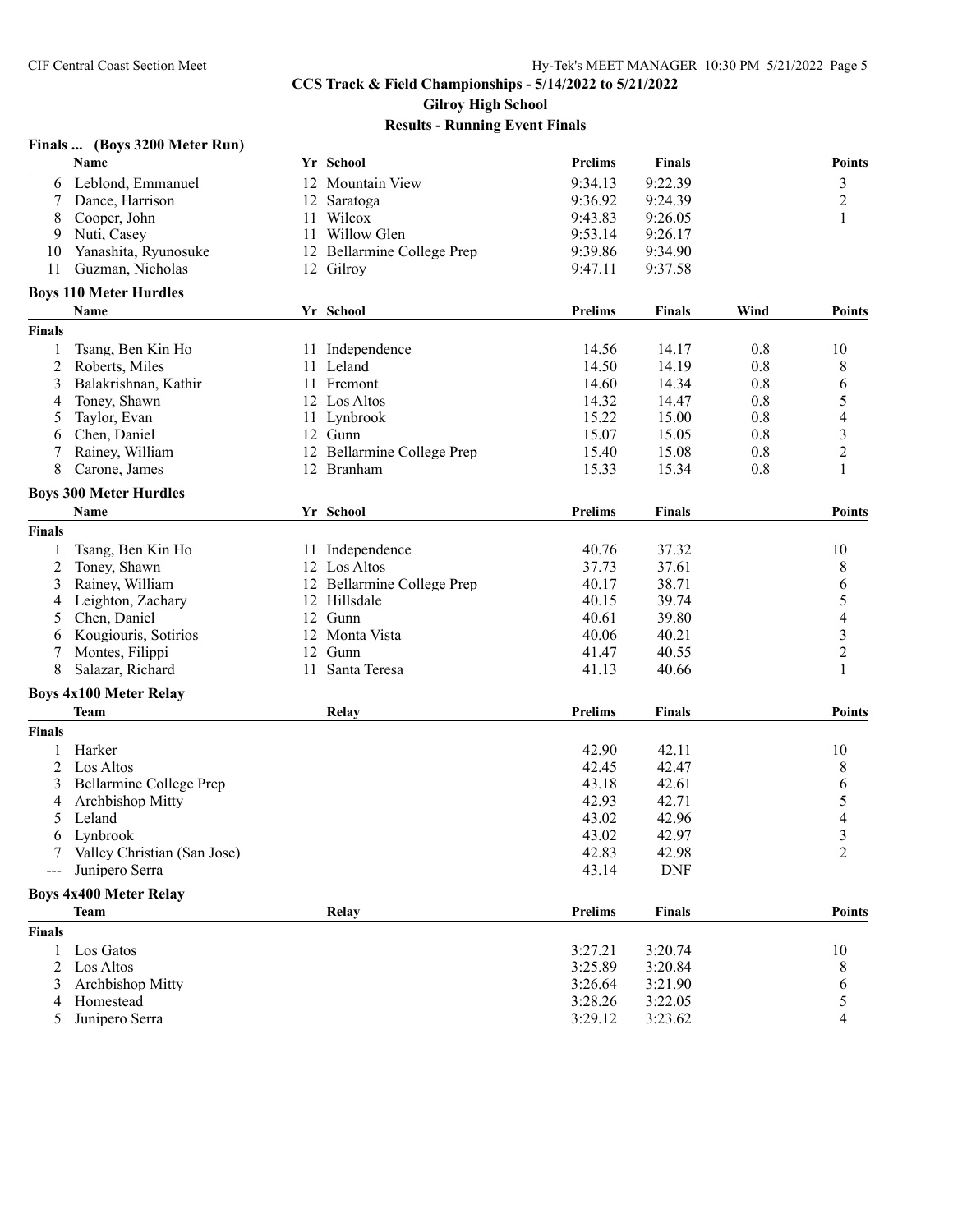|               | Finals  (Boys 4x400 Meter Relay)       |                           |             |               |            |                |
|---------------|----------------------------------------|---------------------------|-------------|---------------|------------|----------------|
|               | <b>Team</b>                            | Relay                     | Prelims     | <b>Finals</b> |            | <b>Points</b>  |
| 6             | Bellarmine College Prep                |                           | 3:27.96     | 3:24.22       |            | 3              |
| 7             | Fremont                                |                           | 3:27.43     | 3:24.71       |            | $\overline{c}$ |
| 8             | Evergreen Valley                       |                           | 3:30.32     | 3:26.15       |            | 1              |
|               | <b>Mixed 100 Meter Dash Wheelchair</b> |                           |             |               |            |                |
|               | <b>Name</b>                            | Yr School                 | <b>Seed</b> | <b>Finals</b> | Wind       |                |
| <b>Finals</b> |                                        |                           |             |               |            |                |
| 1             | Louie, Brandon                         | M <sub>11</sub> Los Altos | 22.69       | 21.52         | 0.4        |                |
|               | <b>Mixed 100 Meter Dash Ambulatory</b> |                           |             |               |            |                |
|               | Name                                   | Yr School                 | Seed        | Finals        | Wind       |                |
| <b>Finals</b> |                                        |                           |             |               |            |                |
| 1             | Pluckhan, Ashton                       | M Christopher             | 15.01       | 14.96         | 0.4        |                |
| 2             | Rodriguez, Ella                        | W Christopher             | 15.46       | 16.10         | 0.4        |                |
| 3             | Browne, Isabella                       | W Christopher             | 18.51       | 19.32         | 0.4        |                |
| 4             | Saulo, Sydney                          | W Christopher             | 20.49       | 20.65         | 0.4        |                |
|               | <b>Mixed 200 Meter Dash Ambulatory</b> |                           |             |               |            |                |
|               | Name                                   | Yr School                 | <b>Seed</b> | <b>Finals</b> | Wind       |                |
| <b>Finals</b> |                                        |                           |             |               |            |                |
| 1             | Pluckhan, Ashton                       | M Christopher             | 33.81       | 34.18         | <b>NWI</b> |                |
| 2             | Browne, Isabella                       | W Christopher             | 42.65       | 40.53         | <b>NWI</b> |                |
| 3             | Saulo, Sydney                          | W Christopher             | 48.92       | 44.63         | <b>NWI</b> |                |
|               | <b>Mixed 200 Meter Dash Wheelchair</b> |                           |             |               |            |                |
|               | <b>Name</b>                            | Yr School                 | <b>Seed</b> | <b>Finals</b> | Wind       |                |
| <b>Finals</b> |                                        |                           |             |               |            |                |
| 1             | Louie, Brandon                         | M <sub>11</sub> Los Altos | 45.18       | 40.72         | <b>NWI</b> |                |
|               | <b>Mixed 400 Meter Dash Ambulatory</b> |                           |             |               |            |                |
|               | <b>Name</b>                            | Yr School                 | Seed        | <b>Finals</b> |            |                |
| <b>Finals</b> |                                        |                           |             |               |            |                |
| 1             | Pluckhan, Ashton                       | M Christopher             | 1:11.92     | 1:20.08       |            |                |
| 2             | Browne, Isabella                       | W Christopher             | 1:37.89     | 1:39.21       |            |                |
| 3             | Saulo, Sydney                          | W Christopher             | 1:54.05     | 1:46.14       |            |                |
|               | Mixed 400 Meter Dash Wheelchair        |                           |             |               |            |                |
|               | Name                                   | Yr School                 | Seed        | <b>Finals</b> |            |                |
| <b>Finals</b> |                                        |                           |             |               |            |                |
|               | Louie, Brandon                         | M11 Los Altos             | 1:32.99     | 1:22.69       |            |                |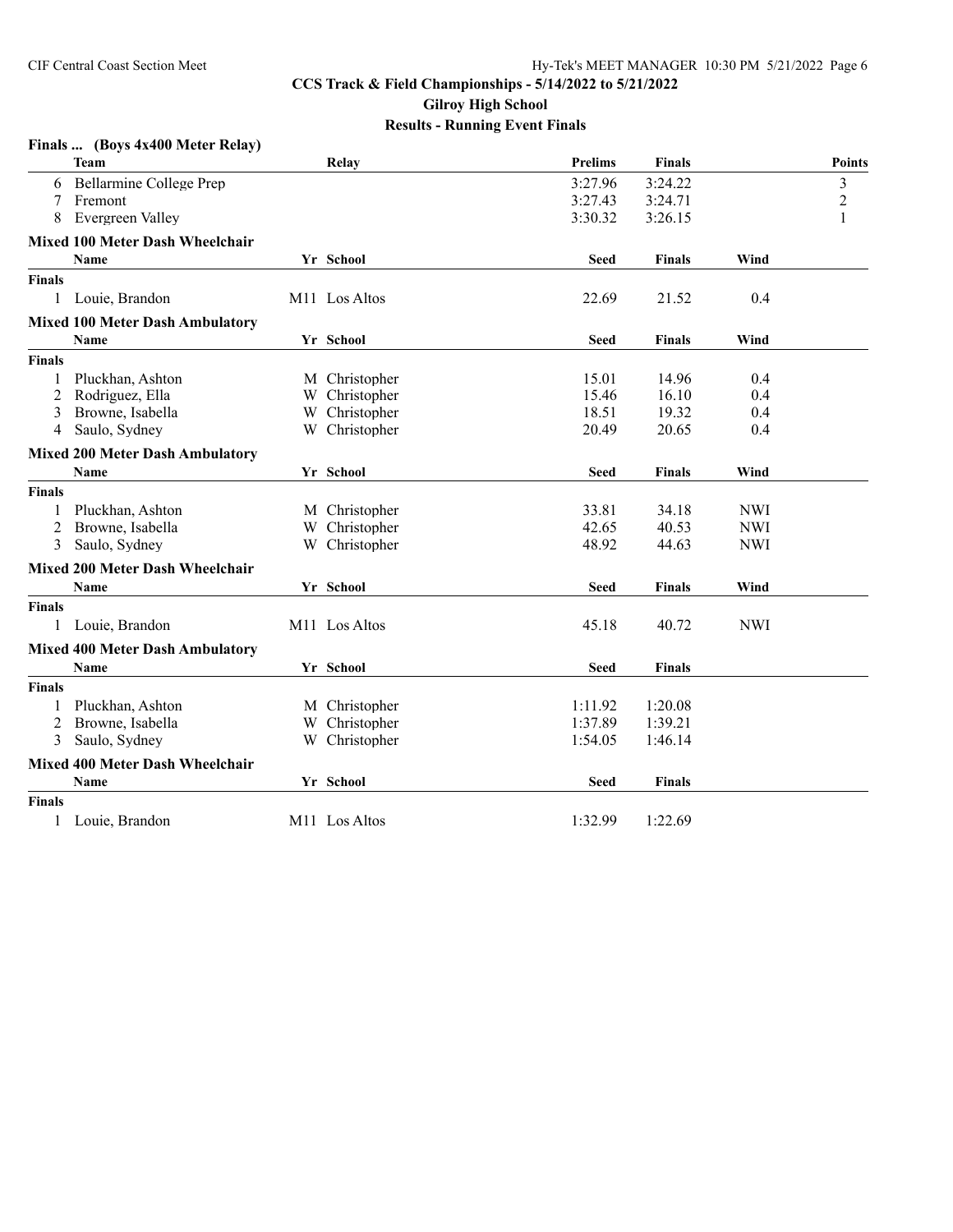## **CCS Track & Field Championships - 5/14/2022 to 5/21/2022 Gilroy High School**

**Results - Field Event Finals**

## **Girls High Jump**

|                | Name                     |    | Yr School                      | <b>Prelims</b> | <b>Finals</b> |        | <b>Points</b>            |
|----------------|--------------------------|----|--------------------------------|----------------|---------------|--------|--------------------------|
| <b>Finals</b>  |                          |    |                                |                |               |        |                          |
| 1              | Churchill, Elizabeth     |    | 12 Aptos                       | $5 - 00.00$    | 5-09.00       |        | 10                       |
| $\overline{c}$ | Castelli, Melanie        | 11 | Notre Dame (Belmont)           | 5-00.00        | 5-07.00       |        | 8                        |
| 3              | Slover, Hannah           |    | 11 Los Gatos                   | 5-00.00        | J5-07.00      |        | 6                        |
| 4              | Fan, Clara               | 9  | Monta Vista                    | $5 - 00.00$    | 5-05.00       |        | 5                        |
| 5              | Wade, Jamie              | 10 | St. Francis (Mountain View)    | 5-00.00        | $5 - 03.00$   |        | $\overline{4}$           |
| 6              | Johnson, Hayley          |    | 10 Fremont                     | 5-00.00        | 5-01.00       |        | 2.50                     |
| 6              | Baxter, Gabriela         | 11 | Christopher                    | $5 - 00.00$    | 5-01.00       |        | 2.50                     |
| 8              | Zheng, Eliza             | 10 | Willow Glen                    | 5-00.00        | $4 - 11.00$   |        | 1                        |
| 9              | Cossio, Natalia          |    | 12 Palo Alto                   | 5-00.00        | J4-11.00      |        |                          |
| 10             | Thomas, Taelynn          | 9  | Willow Glen                    | $4 - 10.00$    | 4-09.00       |        |                          |
| $\frac{1}{2}$  | Chio, Gwynn              | 12 | San Mateo                      | $5 - 00.00$    | NH            |        |                          |
|                |                          |    |                                |                |               |        |                          |
|                | <b>Girls Pole Vault</b>  |    |                                |                |               |        |                          |
|                | Name                     |    | Yr School                      | <b>Prelims</b> | <b>Finals</b> |        | Points                   |
| <b>Finals</b>  |                          |    |                                |                |               |        |                          |
| 1              | Scott, Jonelle           | 10 | Soquel                         | $9 - 00.00$    | 11-06.00      |        | 10                       |
| $\overline{c}$ | Zamora, Emily            | 11 | Willow Glen                    | $9 - 00.00$    | 10-06.00      |        | 8                        |
| 3              | Goetz, Abigail           | 10 | Sequoia                        | $9 - 00.00$    | J10-06.00     |        | 6                        |
| 4              | Guth, Katharina          | 11 | Pacific Collegiate School      | $9 - 00.00$    | J10-06.00     |        | 5                        |
| 5              | Williams, Kendra         | 10 | Branham                        | $9 - 00.00$    | J10-06.00     |        | $\overline{\mathcal{A}}$ |
| 6              | Floering, Katherine      | 11 | St. Francis (Mountain View)    | $9 - 00.00$    | $9 - 06.00$   |        | $\overline{\mathbf{3}}$  |
| 7              | Ferrell, Ariel           |    | 10 Pacific Collegiate School   | $9 - 00.00$    | $9 - 00.00$   |        | $\overline{2}$           |
| 8              | Egan, Alexa              | 11 | St. Francis (Mountain View)    | $9 - 00.00$    | J9-00.00      |        | .50                      |
| 8              | Schwarz, Sophie          |    | 9 Westmont                     | 8-06.00        | J9-00.00      |        | .50                      |
| 10             | Villeneuve, Sophia       | 12 | Westmont                       | $9 - 00.00$    | 8-06.00       |        |                          |
| 11             | Stone, Hailey            | 10 | Los Gatos                      | 8-06.00        | J8-06.00      |        |                          |
|                | <b>Girls Long Jump</b>   |    |                                |                |               |        |                          |
|                | Name                     |    | Yr School                      | <b>Prelims</b> | <b>Finals</b> | Wind   | Points                   |
| <b>Finals</b>  |                          |    |                                |                |               |        |                          |
| 1              | Barry, Jessi             |    | 12 Valley Christian (San Jose) | 17-10.00       | 18-07.75      | 1.9    | 10                       |
| 2              | Walsh, Kate              | 12 |                                | 17-01.00       | 18-00.00      | 2.4    |                          |
|                |                          |    | St. Ignatius College Prep      |                |               |        | 8                        |
| 3              | Cho, Pia                 |    | 10 Aragon                      | 17-02.00       | 17-09.50      | 1.7    | 6                        |
| 4              | Huynh, Kristy            | 11 | Silver Creek                   | 16-10.50       | 17-08.00      | 2.7    | 5<br>$\overline{4}$      |
| 5              | Krishnamurthy, Ashna     | 12 | Saratoga                       | 17-03.00       | 17-04.50      | 3.5    |                          |
| 6              | Gao, Amaryllis           |    | 12 Design Tech                 | 16-03.00       | 17-01.50      | 2.0    | 3                        |
| 7              | Schwarz, Sophie          | 9  | Westmont                       | 16-03.50       | 17-00.50      | 1.7    | $\overline{c}$           |
| 8              | Yella, Anjali            | 10 | Harker                         | 16-07.00       | 17-00.00      | 1.8    | $\mathbf{1}$             |
| 9              | Tong, Katie              |    | 12 St. Ignatius College Prep   | 16-10.50       | 16-07.25      | 1.9    |                          |
| 10             | Churchill, Elizabeth     |    | 12 Aptos                       | 17-06.00       | 16-05.00      | 0.1    |                          |
| 11             | Yung, Audrey             |    | 12 St. Ignatius College Prep   | 16-01.50       | 15-10.50      | $+0.0$ |                          |
| 12             | Su, Vanessa              |    | 12 Lynbrook                    | 16-10.00       | 15-10.00      | 1.0    |                          |
|                | <b>Girls Triple Jump</b> |    |                                |                |               |        |                          |
|                | Name                     |    | Yr School                      | <b>Prelims</b> | Finals        | Wind   | <b>Points</b>            |
| <b>Finals</b>  |                          |    |                                |                |               |        |                          |
| 1              | MacKenzie, Megan         |    | 11 Los Altos                   | 35-10.50       | 36-06.00      | 3.4    | 10                       |
| 2              | Lowe, Alexa              |    | 12 Harker                      | 34-07.50       | 35-10.25      | 0.9    | 8                        |
| 3              | Vincent, Hannah          |    | 9 San Benito (Hollister)       | 35-03.50       | 35-08.75      | 2.4    | 6                        |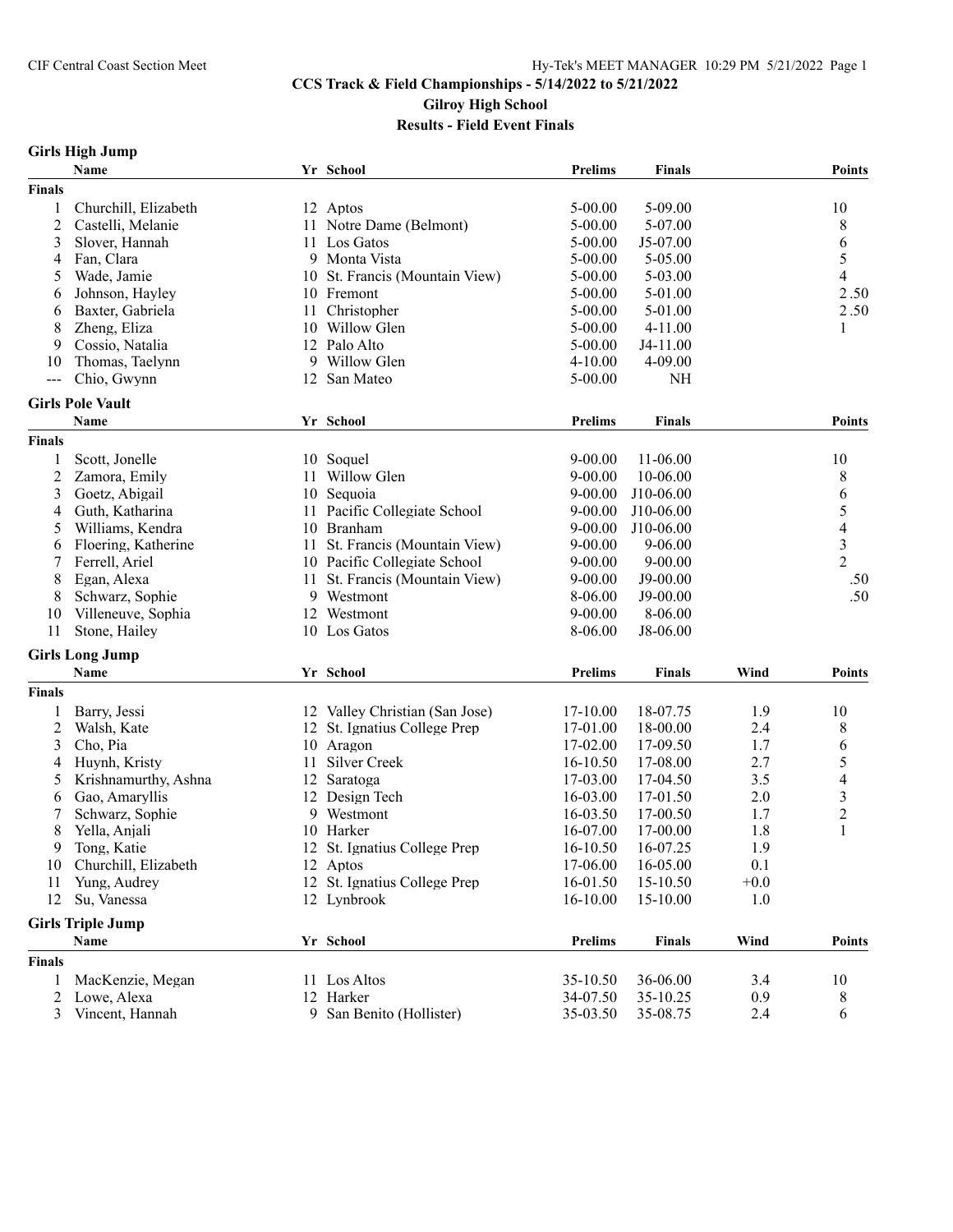## **CCS Track & Field Championships - 5/14/2022 to 5/21/2022 Gilroy High School**

**Results - Field Event Finals**

#### **Finals ... (Girls Triple Jump)**

|                | Name                      |    | Yr School                      | <b>Prelims</b> | <b>Finals</b> | Wind   | <b>Points</b>            |
|----------------|---------------------------|----|--------------------------------|----------------|---------------|--------|--------------------------|
| 4              | Guinto, Kirin             |    | 11 Design Tech                 | 35-01.75       | 35-08.25      | $+0.0$ | 5                        |
| 5              | Acosta, Jackie            |    | 12 St. Ignatius College Prep   | 35-03.50       | 35-07.75      | $-0.4$ | 4                        |
| 6              | Krishnamurthy, Ashna      |    | 12 Saratoga                    | 34-09.25       | 35-07.25      | $+0.0$ | $\mathfrak{Z}$           |
| 7              | Barry, Jessi              |    | 12 Valley Christian (San Jose) | 37-02.50       | 35-00.25      | 1.6    | $\boldsymbol{2}$         |
| 8              | Prabhuram, Rithika        | 10 | Evergreen Valley               | 34-06.00       | 34-03.75      | 0.8    | 1                        |
| 9              | Robledo, Maya             | 11 | Santa Teresa                   | 34-07.50       | 33-08.25      | $-0.9$ |                          |
| 10             | Rodden, Anna              |    | 10 Gunn                        | 35-00.75       | 33-06.00      | $+0.0$ |                          |
| 11             | De Los Santos, Kate       |    | 10 Monterey                    | 34-07.00       | 33-05.00      | 2.3    |                          |
| 12             | Drake, Juliane            | 11 | King's Academy                 | 34-08.00       | 32-09.75      | 0.2    |                          |
|                | <b>Girls Shot Put</b>     |    |                                |                |               |        |                          |
|                | Name                      |    | Yr School                      | Prelims        | <b>Finals</b> |        | <b>Points</b>            |
| <b>Finals</b>  |                           |    |                                |                |               |        |                          |
| 1              | Alexander, Jocelyn        |    | 11 San Benito (Hollister)      | 38-06.00       | 39-00.00      |        | 10                       |
| $\overline{2}$ | Steiner, Nicole           |    | 9 Los Gatos                    | 39-05.00       | 38-10.00      |        | 8                        |
| 3              | Durbin, Peri              |    | 12 Notre Dame San Jose         | 37-02.00       | 38-06.00      |        | 6                        |
| 4              | Demby, Golda              | 9. | Del Mar                        | 38-05.00       | 37-04.00      |        | 5                        |
| 5              | O'Brien, Ningning         | 11 | Homestead                      | 33-07.50       | 36-00.50      |        | $\overline{\mathcal{A}}$ |
| 6              | Haungatau, Emma           |    | 12 Capuchino                   | 34-03.50       | 35-03.00      |        | 3                        |
| 7              | Ayala, Jadyn              |    | 12 Silver Creek                | 33-08.50       | 35-01.00      |        | $\overline{c}$           |
| 8              | Tonascia, Natalie         |    | 10 San Benito (Hollister)      | 32-10.50       | 34-03.00      |        | 1                        |
| 9              | Holland, Angelina         | 11 | Santa Teresa                   | 33-01.50       | 33-01.00      |        |                          |
| 10             | Ifo desai, Maya           | 9  | Archbishop Mitty               | 33-09.50       | 32-08.00      |        |                          |
|                |                           |    |                                |                |               |        |                          |
| 11<br>12       | Aligawesa, Nadia          | 11 | Santa Catalina<br>11 Overfelt  | 32-08.00       | 31-04.00      |        |                          |
|                | Collins, Jasia            |    |                                | 33-02.00       | 30-08.00      |        |                          |
|                | <b>Girls Discus Throw</b> |    |                                |                |               |        |                          |
|                | Name                      |    | Yr School                      | <b>Prelims</b> | <b>Finals</b> |        | <b>Points</b>            |
| <b>Finals</b>  |                           |    |                                |                |               |        |                          |
| 1              | O'Brien, Ningning         |    | 11 Homestead                   | 122-03         | 119-08        |        | 10                       |
| 2              | Alexander, Jocelyn        | 11 | San Benito (Hollister)         | 122-00         | 116-01        |        | 8                        |
| 3              | Demby, Golda              |    | 9 Del Mar                      | 117-07         | 114-06        |        | 6                        |
| 4              | Durbin, Peri              |    | 12 Notre Dame San Jose         | 123-07         | 111-08        |        | 5                        |
| 5              | Smith, Samantha           | 11 | Santa Teresa                   | 106-02         | 109-02        |        | 4                        |
| 6              | Barrett, Isolina          | 11 | Notre Dame (Salinas)           | 107-02         | 106-08        |        | 3                        |
| 7              | Ayala, Jadyn              |    | 12 Silver Creek                | 100-07         | 106-02        |        | 2                        |
| 8              | White, Laura              | 11 | San Benito (Hollister)         | 102-06         | $101 - 04$    |        | 1                        |
| 9              | Fonkuo, Diane             | 11 | <b>Branham</b>                 | 106-03         | 100-08        |        |                          |
| 10             | Fox-Araya, Sapphire       | 10 | Santa Teresa                   | 98-01          | 99-00         |        |                          |
| 11             | Tang, Mylinh              |    | 12 Piedmont Hills              | 100-05         | 98-03         |        |                          |
|                | <b>Boys High Jump</b>     |    |                                |                |               |        |                          |
|                | Name                      |    | Yr School                      | <b>Prelims</b> | <b>Finals</b> |        | <b>Points</b>            |
| <b>Finals</b>  |                           |    |                                |                |               |        |                          |
| 1              | Buddie, Luke              |    | 12 Woodside                    | $6 - 02.00$    | 6-04.00       |        | 10                       |
| 2              | Chan, Eric                | 12 | Homestead                      | $6 - 02.00$    | J6-04.00      |        | 8                        |
| 3              | Fagin, Zach               | 11 | Los Altos                      | $6 - 02.00$    | J6-04.00      |        | 6                        |
| 4              | Feng, Raymond             |    | 12 Homestead                   | $6 - 02.00$    | $6 - 02.00$   |        | 5                        |
| 5              | DiLena, Adrian            |    | 12 St. Ignatius College Prep   | $6 - 02.00$    | $J6-02.00$    |        | 4                        |
| 6              | Roberts, Miles            |    | 11 Leland                      | $6 - 02.00$    | $6 - 00.00$   |        | 3                        |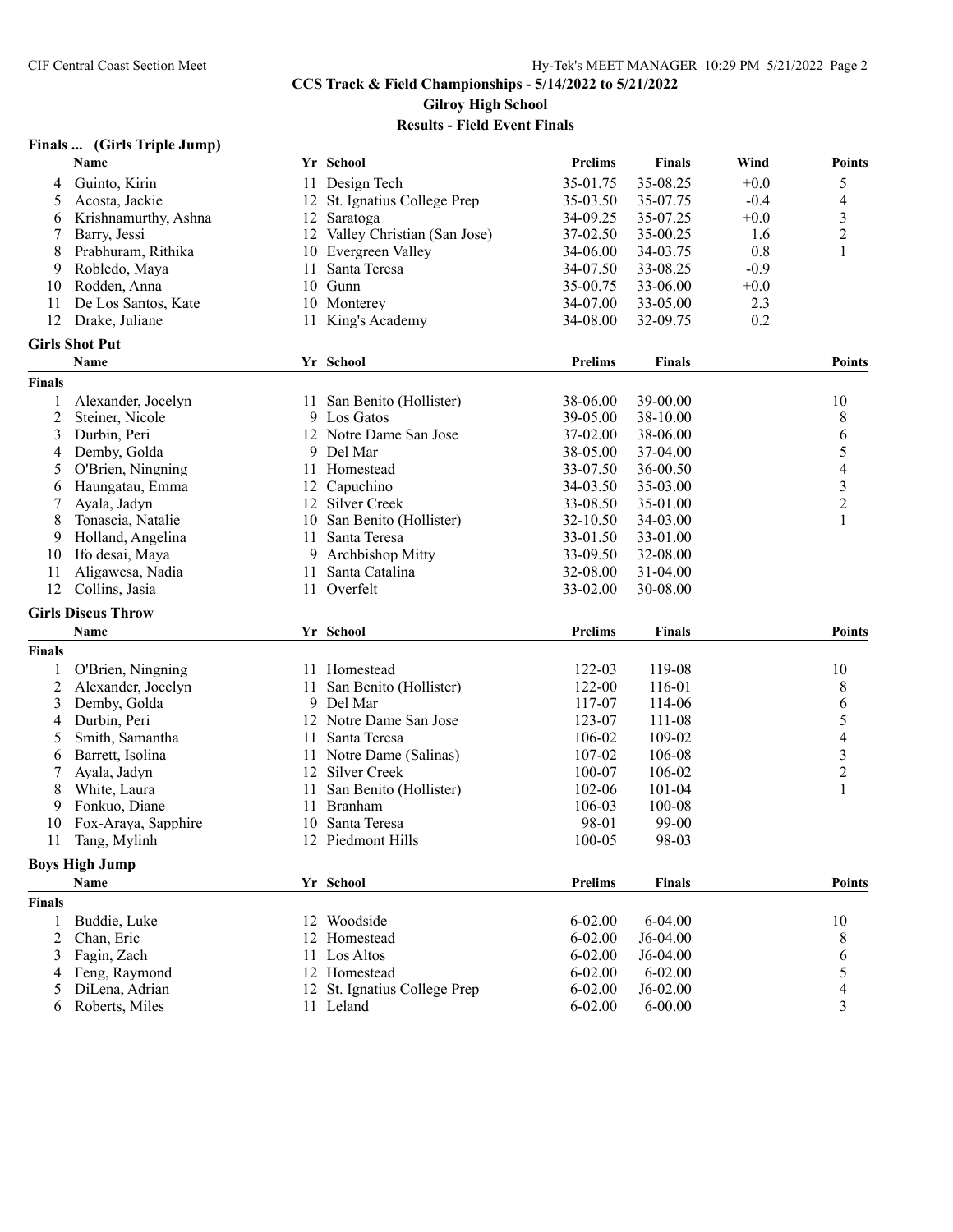### **Finals ... (Boys High Jump)**

|               | Name                      |    | Yr School                    | <b>Prelims</b> | <b>Finals</b> |        | <b>Points</b>            |
|---------------|---------------------------|----|------------------------------|----------------|---------------|--------|--------------------------|
| 7             | Robenalt, Carson          |    | 12 Burlingame                | $6 - 02.00$    | J6-00.00      |        | $\overline{c}$           |
| 8             | Esteverena, Andrew        |    | 12 Bellarmine College Prep   | $6 - 02.00$    | $J6 - 00.00$  |        | 1                        |
| 9             | Kamali, Brady             |    | 11 Los Gatos                 | $6 - 00.00$    | $5-10.00$     |        |                          |
| 9             | Grush, Aaron              |    | 12 San Mateo                 | $6 - 00.00$    | $5-10.00$     |        |                          |
| 11            | Scott, Brandon            |    | 12 Menlo-Atherton            | $6 - 02.00$    | $J5-10.00$    |        |                          |
| $---$         | Berg, Adam                |    | 12 Willow Glen               | $6 - 02.00$    | <b>NH</b>     |        |                          |
|               | <b>Boys Pole Vault</b>    |    |                              |                |               |        |                          |
|               | Name                      |    | Yr School                    | <b>Prelims</b> | <b>Finals</b> |        | <b>Points</b>            |
| <b>Finals</b> |                           |    |                              |                |               |        |                          |
| 1             | Lehnert, Logan            |    | 12 St. Ignatius College Prep | 12-06.00       | 14-00.00      |        | 10                       |
| 2             | Vigna, Justin             |    | 12 Bellarmine College Prep   | 12-06.00       | 13-06.00      |        | 8                        |
| 3             | Dodge, Erik               | 11 | Aragon                       | 12-06.00       | 13-00.00      |        | 6                        |
| 4             | Grant, Dakota             |    | 10 Branham                   | 12-06.00       | J13-00.00     |        | 5                        |
| 5             | Khatami, Kian             |    | 12 Leland                    | 12-06.00       | J13-00.00     |        | 4                        |
| 6             | Floyd, William            | 11 | Menlo School                 | 12-06.00       | 12-06.00      |        | 2.50                     |
| 6             | Le, Thomas                |    | 10 Westmont                  | 12-06.00       | 12-06.00      |        | 2.50                     |
| 8             | Abrahamson, Thomas        |    | 11 Pioneer                   | 12-06.00       | J12-06.00     |        | 1                        |
| 9             | Koontz, Ryan              |    | 12 Christopher               | 12-00.00       | J12-06.00     |        |                          |
| 10            | Abel, Kiyan               |    | 11 Leigh                     | 12-06.00       | J12-06.00     |        |                          |
| 11            | Nunnemaker, Jarod         |    | 10 Aragon                    | 12-06.00       | J12-06.00     |        |                          |
| 12            | Niar, Javin               |    | 12 Rancho San Juan           | 12-00.00       | 12-00.00      |        |                          |
|               |                           |    |                              |                |               |        |                          |
|               | <b>Boys Long Jump</b>     |    |                              |                |               |        |                          |
|               | Name                      |    | Yr School                    | <b>Prelims</b> | <b>Finals</b> | Wind   | <b>Points</b>            |
| <b>Finals</b> |                           |    |                              |                |               |        |                          |
|               | Fu, Andrew                |    | 11 Harker                    | 22-09.75       | 23-02.50      | 1.3    | 10                       |
| 2             | Fagin, Zach               | 11 | Los Altos                    | 21-06.50       | 22-05.50      | 2.0    | 8                        |
| 3             | Smith, Sherrod            |    | 11 Menlo-Atherton            | 20-10.00       | 22-02.25      | 0.1    | 6                        |
| 4             | Saldate, Logan            |    | 10 Palma                     | 21-08.75       | 22-01.00      | 3.0    | 5                        |
| 5             | Kung, Joshua              |    | 12 Los Altos                 | 21-04.00       | $21 - 10.00$  | 1.5    | $\overline{\mathcal{A}}$ |
| 6             | Dickey, Jurrion           | 11 | Valley Christian (San Jose)  | 21-06.00       | 21-08.25      | 2.4    | 3                        |
| 7             | Rivera, Paul              |    | 12 Palma                     | 21-02.00       | 21-02.25      | 0.7    | $\overline{c}$           |
| 8             | Han, Ryan                 |    | 12 Leland                    | 20-02.00       | 20-10.50      | 0.6    | 1                        |
| 9             | Tella, Rishi              |    | 12 Palo Alto                 | 20-11.50       | 20-01.25      | 1.7    |                          |
| 10            | Barnum, Monroe            |    | 10 St. Ignatius College Prep | 20-08.50       | 20-01.00      | $+0.0$ |                          |
| 11            | Sandin, Alexander         |    | 11 Carlmont                  | 20-02.00       | 19-07.25      | 0.1    |                          |
| 12            | Obasi, Somto              |    | 11 Del Mar                   | 20-06.25       | 19-05.50      | $-0.5$ |                          |
|               | <b>Boys Triple Jump</b>   |    |                              |                |               |        |                          |
|               | Name                      |    | Yr School                    | <b>Prelims</b> | <b>Finals</b> | Wind   | <b>Points</b>            |
| <b>Finals</b> |                           |    |                              |                |               |        |                          |
| 1             | Kung, Joshua              |    | 12 Los Altos                 | 42-06.50       | 44-09.00      | 1.6    | 10                       |
| 2             | Okoronkwo, Kingsley       |    | 11 Christopher               | 44-04.50       | 44-04.50      | $+0.0$ | 8                        |
|               | Menjivar-Cortez, Emmerson |    | Salinas                      | 42-00.50       | 43-02.50      | 0.9    |                          |
| 3             | White, Andrew             | 11 | 12 Lynbrook                  | 41-09.00       | 42-08.00      | 0.1    | 6                        |
| 4             |                           |    |                              |                | J42-08.00     |        | 5                        |
| 5             | Noujeim, Marc             |    | 12 Homestead                 | 42-03.25       |               | 3.9    | $\overline{\mathcal{A}}$ |
| 6             | Lavina, Ethan             |    | 12 Salinas                   | 41-06.00       | 42-05.00      | 2.1    | 3                        |
| 7             | Berania, Jonathan         |    | 12 Westmoor                  | 41-03.00       | 42-04.50      | 2.6    | $\overline{c}$           |
| 8             | Nguyen, Tyler             |    | 12 Lynbrook                  | 41-08.00       | 42-02.00      | 0.3    | 1                        |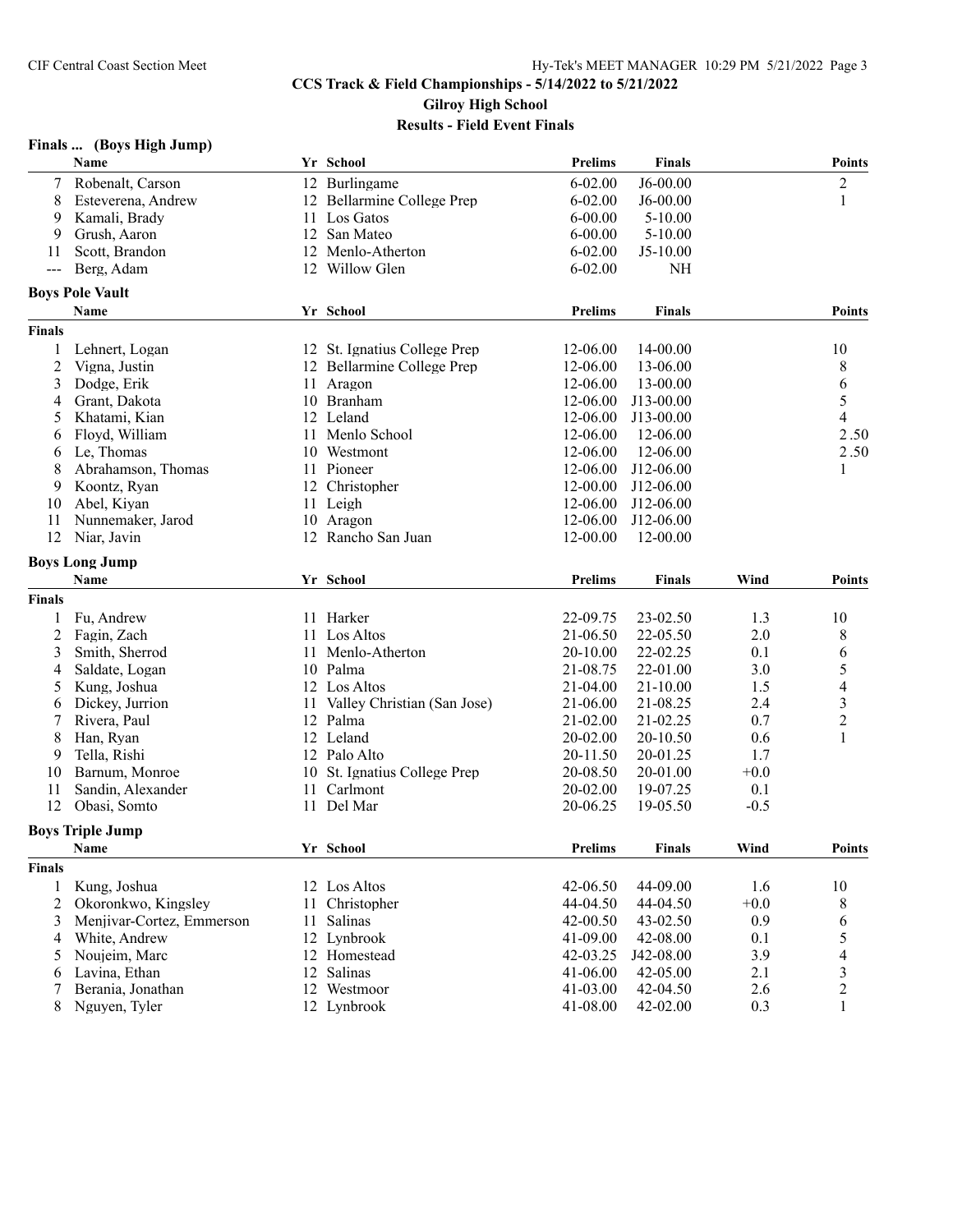## **Finals ... (Boys Triple Jump)**

|                | Name                             |    | Yr School                      | <b>Prelims</b> | <b>Finals</b> | Wind   | <b>Points</b>  |
|----------------|----------------------------------|----|--------------------------------|----------------|---------------|--------|----------------|
| 9              | Barnum, Monroe                   |    | 10 St. Ignatius College Prep   | 42-04.00       | 42-01.00      | $-1.1$ |                |
| 10             | Tella, Rishi                     |    | 12 Palo Alto                   | 42-00.50       | J42-01.00     | 3.0    |                |
| 11             | Nishimoto, Isaac                 |    | 12 Capuchino                   | 41-10.50       | 41-07.00      | 1.6    |                |
| 12             | Oliveira, Casey                  |    | 11 Carlmont                    | 41-09.00       | 40-10.50      | 1.7    |                |
|                | <b>Boys Shot Put</b>             |    |                                |                |               |        |                |
|                | Name                             |    | Yr School                      | <b>Prelims</b> | <b>Finals</b> |        | <b>Points</b>  |
| <b>Finals</b>  |                                  |    |                                |                |               |        |                |
| 1              | Kiesman, Jacob                   |    | 12 Valley Christian (San Jose) | 53-07.00       | 57-01.00      |        | 10             |
| $\overline{c}$ | Harbert, Joseph                  |    | 12 Archbishop Riordan          | 49-04.50       | 56-00.00      |        | 8              |
| 3              | Garcia, Mateo                    | 11 | Santa Clara                    | 46-01.00       | 49-07.00      |        | 6              |
| 4              | Moran-Murphy, Caleb              |    | 12 Palma                       | 46-06.00       | 48-02.50      |        | 5              |
| 5              | Jeter, Ty                        |    | 11 Wilcox                      | 47-03.00       | 47-10.00      |        | 4              |
| 6              | Billionis, George                | 11 | Westmont                       | 44-08.00       | 46-09.00      |        | $\mathfrak{Z}$ |
| 7              | King, Clayton                    |    | 12 Monte Vista Chr.            | 43-06.00       | 46-07.50      |        | $\overline{2}$ |
| 8              | Farias, Cristian                 | 12 | Oak Grove                      | 47-01.50       | 45-03.00      |        | 1              |
| 9              | Sit, Alexander                   |    | 12 Piedmont Hills              | 44-05.50       | 43-06.00      |        |                |
| 10             | Johnson, Donavan                 | 11 | Silver Creek                   | 45-03.00       | 42-09.50      |        |                |
| 11             | Tan, Matthew                     |    | 11 Mills                       | 44-02.00       | 41-09.00      |        |                |
| 12             | Zabala, Izaiah                   |    | 12 San Benito (Hollister)      | 44-05.50       | 41-00.00      |        |                |
|                |                                  |    |                                |                |               |        |                |
|                | <b>Boys Discus Throw</b>         |    |                                |                |               |        |                |
|                | Name                             |    | Yr School                      | <b>Prelims</b> | <b>Finals</b> |        | <b>Points</b>  |
| <b>Finals</b>  |                                  |    |                                |                |               |        |                |
| 1              | Headley, Kyler                   | 10 | Silver Creek                   | 146-00         | 154-07        |        | 10             |
| $\overline{2}$ | King, Clayton                    |    | 12 Monte Vista Chr.            | 151-01         | 150-08        |        | 8              |
| 3              | Kiesman, Jacob                   | 12 | Valley Christian (San Jose)    | 136-00         | 141-03        |        | 6              |
| 4              | Lujano, Juan                     | 11 | San Benito (Hollister)         | 132-06         | 140-05        |        | 5              |
| 5              | Brennan, Liam                    | 11 | Santa Clara                    | 154-01         | 140-00        |        | $\overline{4}$ |
| 6              | Sit, Alexander                   |    | 12 Piedmont Hills              | 139-02         | 136-05        |        | $\mathfrak{Z}$ |
| 7              | Lau, Tobey                       |    | 11 Palo Alto                   | 151-05         | 133-05        |        | $\overline{2}$ |
| 8              | Jeter, Ty                        | 11 | Wilcox                         | 135-03         | 132-07        |        | 1              |
| 9              | Salas, Benjamin Ricardo          |    | 12 Palma                       | 129-04         | 126-00        |        |                |
| 10             | Rocha-Vargas, David              | 10 | Watsonville                    | 129-02         | 119-02        |        |                |
| 11             | Wurz, Jackson                    | 10 | Gunderson                      | 130-03         | 116-07        |        |                |
| 12             | Gillen, Jack                     |    | 12 Terra Nova                  | 130-08         | 114-07        |        |                |
|                | <b>Mixed Shot Put Wheelchair</b> |    |                                |                |               |        |                |
|                | Name                             |    | Yr School                      | <b>Seed</b>    | <b>Finals</b> |        |                |
| <b>Finals</b>  |                                  |    |                                |                |               |        |                |
|                | 1 Louie, Brandon                 |    | M <sub>11</sub> Los Altos      | 16-02.50       | 15-11.50      |        |                |
|                | <b>Mixed Shot Put Ambulatory</b> |    |                                |                |               |        |                |
|                | <b>Name</b>                      |    | Yr School                      | <b>Seed</b>    | <b>Finals</b> |        |                |
| <b>Finals</b>  |                                  |    |                                |                |               |        |                |
| 1              | Rodriguez, Ella                  |    | W Christopher                  | 28-00.50       | 29-05.00      |        |                |
| 2              | Pluckhan, Ashton                 |    | M Christopher                  | 14-00.50       | 16-08.00      |        |                |
|                |                                  |    |                                |                |               |        |                |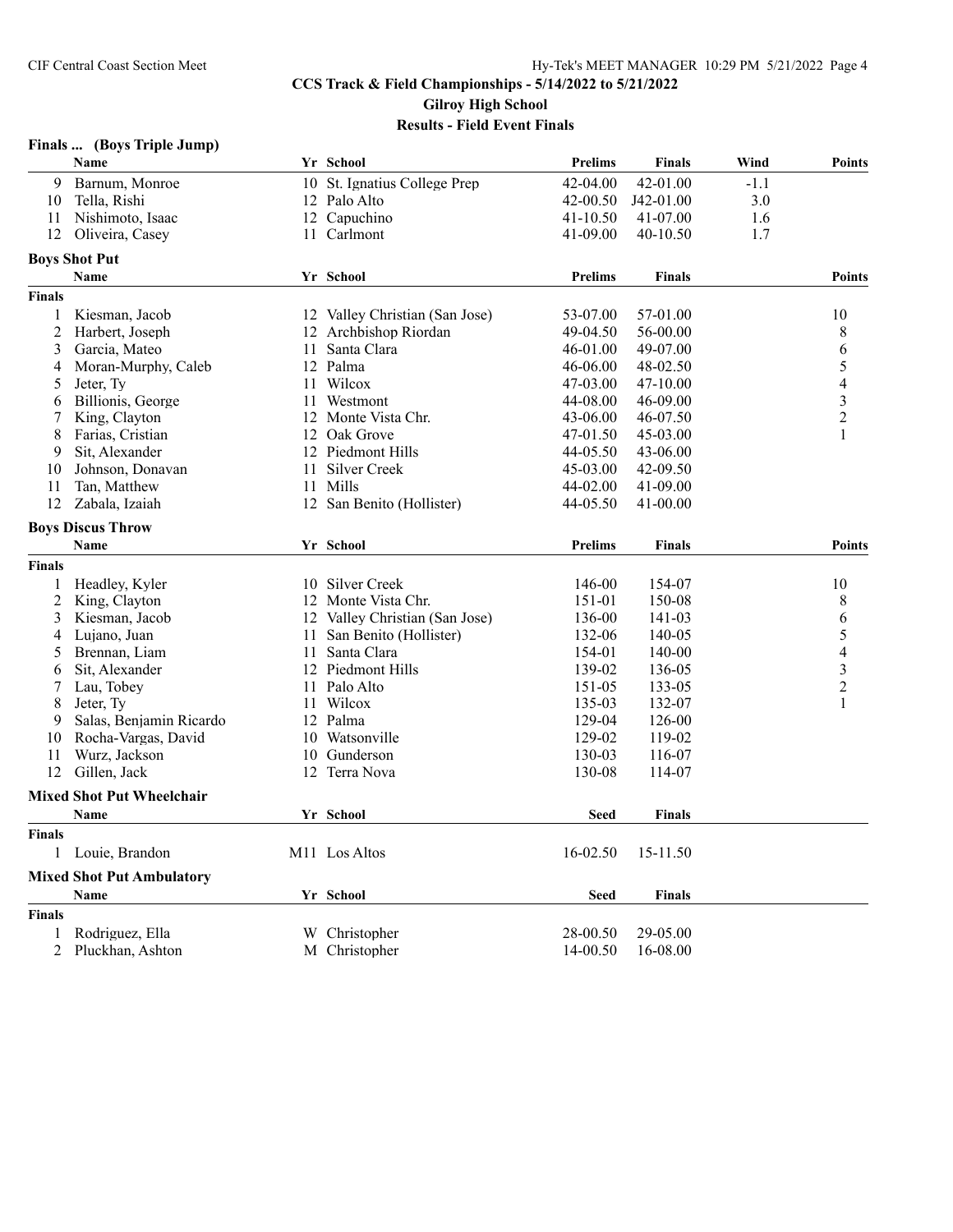**CCS Track & Field Championships - 5/14/2022 to 5/21/2022**

**Gilroy High School**

## **Team Rankings - Through Event 38**

## **Female Team Scores**

| Place          | School                         |               | Points         |
|----------------|--------------------------------|---------------|----------------|
| 1              | <b>Silver Creek</b>            | <b>SCRK</b>   | 51             |
| $\overline{c}$ | Los Altos                      | <b>LOAL</b>   | 44             |
| 3              | Lynbrook                       | <b>LYNB</b>   | 42             |
| 4              | St. Francis (Mountain View)    | <b>SFMV</b>   | 33.50          |
| 5              | San Benito (Hollister)         | <b>SABE</b>   | 32             |
| 6              | Harker                         | <b>HARK</b>   | 22             |
| 7              | Valley Christian (San Jose)    | <b>VCSJ</b>   | 21             |
| $8\,$          | Los Gatos                      | <b>LOGA</b>   | 19             |
| 8              | Archbishop Mitty               | <b>MITT</b>   | 19             |
| 10             | St. Ignatius College Prep      | <b>STIG</b>   | 18             |
| 10             | Aptos                          | <b>APTO</b>   | 18             |
| 10             | Santa Catalina                 | <b>SCAT</b>   | 18             |
| 13             | Saratoga                       | <b>SART</b>   | 17             |
| 13             | Mountain View                  | <b>MTVW</b>   | 17             |
| 13             | Gunn                           | <b>GUNN</b>   | 17             |
| 16             | Castilleja                     | <b>CSTL</b>   | 16             |
| 17             | Homestead                      | <b>HOME</b>   | 14             |
| 18             | Willow Glen                    | <b>WIGL</b>   | 13             |
| 19             | Fremont                        | <b>FMCC</b>   | 12.50          |
| 20             | Sacred Heart Prep              | <b>SHPR</b>   | 12             |
| 21             | Notre Dame San Jose            | <b>NDSJ</b>   | 11             |
| 21             | Del Mar                        | <b>DEMA</b>   | 11             |
| 23             | Christopher                    | <b>CHRI</b>   | 10.50          |
| 24             | <b>Scotts Valley</b>           | <b>SCVA</b>   | 10             |
| 24             | Soquel                         | SOQU          | 10             |
| 26             | Burlingame                     | <b>BURL</b>   | 9              |
| 27             | Notre Dame (Belmont)           | <b>NDBA</b>   | 8              |
| 27             | <b>Crystal Springs Uplands</b> | <b>CRSP</b>   | 8              |
| 27             | Palo Alto                      | <b>PALY</b>   | $\,$ 8 $\,$    |
| 27             | Design Tech                    | <b>DETE</b>   | 8              |
| 31             | Menlo-Atherton                 | <b>MEAT</b>   | 7              |
| 31             | Pacific Collegiate School      | <b>PCSH</b>   | 7              |
| 31             | Santa Teresa                   | <b>SATE</b>   | 7              |
| 31             | <b>Branham</b>                 | <b>BRHM</b>   | 7              |
| 35             | Sequoia                        | <b>SEQU</b>   | 6              |
| 35             | Aragon                         | <b>ARAG</b>   | 6              |
| 37             | Monta Vista                    | <b>MTVI</b>   | 5              |
| 37             | Prospect                       | <b>PROS</b>   | 5              |
| 39             | Westmont                       | <b>WSMT</b>   | 4.50           |
| 40             | Pioneer                        | <b>PION</b>   | 4              |
| 41             | Capuchino                      | <b>CAPU</b>   | 3              |
| 41             | Menlo School                   | <b>MENL</b>   | 3              |
| 41             | Notre Dame (Salinas)           | <b>NDCC</b>   | 3              |
| 44             | Jefferson                      | $_{\rm JFCC}$ | $\overline{2}$ |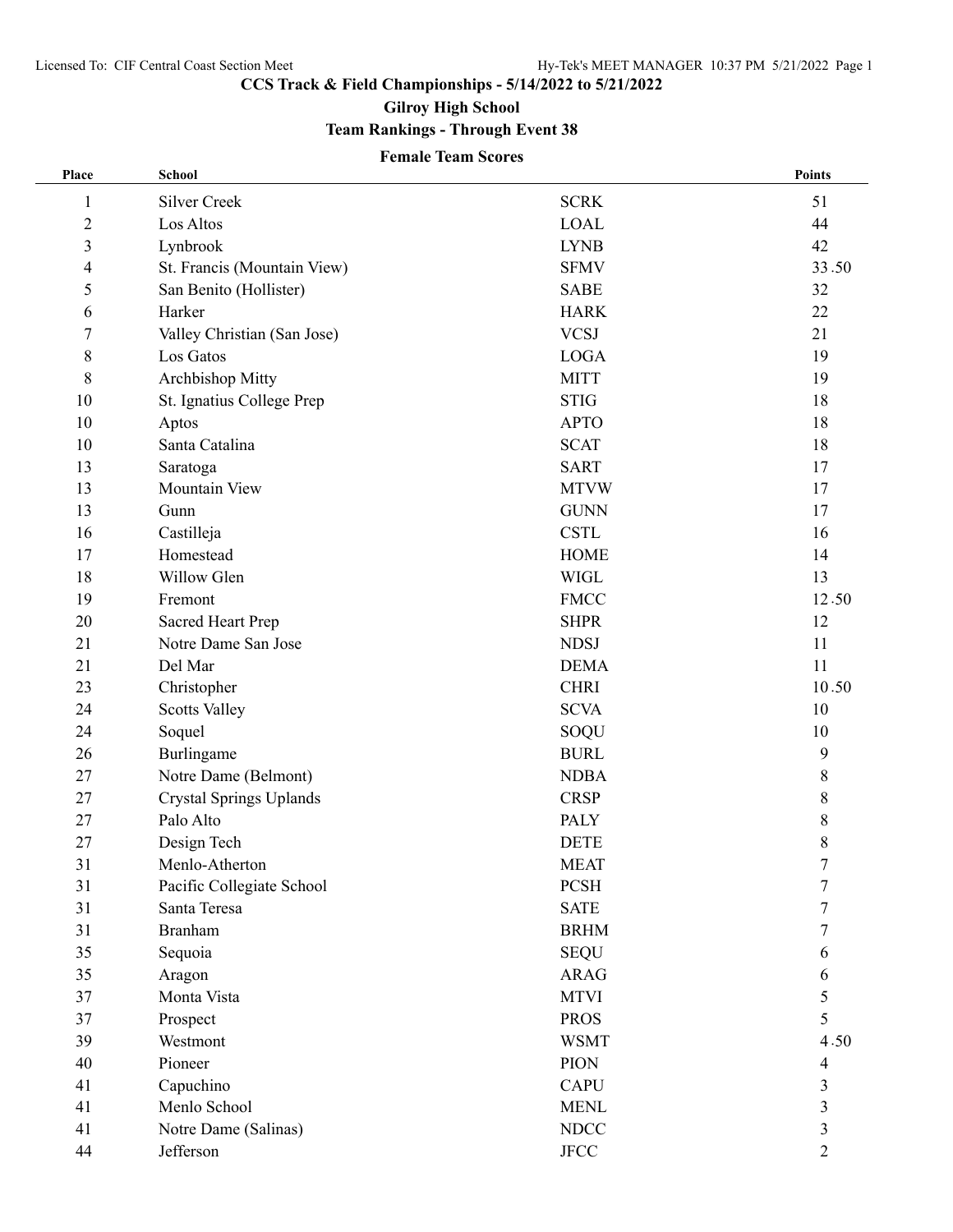**CCS Track & Field Championships - 5/14/2022 to 5/21/2022**

**Gilroy High School**

## **Team Rankings - Through Event 38**

## **Female Team Scores**

| Place            | <b>School</b>               |                         | Points                 |
|------------------|-----------------------------|-------------------------|------------------------|
| 44               | Hillsdale                   | <b>HILS</b>             | $\mathfrak{2}$         |
| 44               | Evergreen Valley            | <b>EVGV</b>             | $\mathfrak{2}$         |
| 47               | Wilcox                      | <b>WILC</b>             | 1                      |
|                  |                             |                         | <b>Total</b><br>624.00 |
| Place            | <b>School</b>               | <b>Male Team Scores</b> | Points                 |
| $\mathbf{1}$     | Los Altos                   | <b>LOAL</b>             | 63                     |
| $\overline{c}$   | Bellarmine College Prep     | <b>BELA</b>             | 44                     |
| 3                | Harker                      | <b>HARK</b>             | 29                     |
| 4                | Leland                      | <b>LELA</b>             | 26                     |
| 5                | Homestead                   | <b>HOME</b>             | 25                     |
| 6                | Valley Christian (San Jose) | <b>VCSJ</b>             | 24                     |
| $\overline{7}$   | Salinas                     | <b>SALI</b>             | 22                     |
| $\boldsymbol{7}$ | <b>Scotts Valley</b>        | <b>SCVA</b>             | 22                     |
| 9                | Stevenson                   | <b>STEV</b>             | 20                     |
| 9                | Palo Alto                   | <b>PALY</b>             | 20                     |
| 9                | Independence                | <b>INDP</b>             | 20                     |
| 9                | Archbishop Mitty            | <b>MITT</b>             | 20                     |
| 13               | Los Gatos                   | <b>LOGA</b>             | 18                     |
| 14               | Menlo-Atherton              | <b>MEAT</b>             | 16                     |
| 15               | St. Ignatius College Prep   | <b>STIG</b>             | 14                     |
| 16               | Lynbrook                    | <b>LYNB</b>             | 13                     |
| 16               | Palma                       | <b>PALM</b>             | 13                     |
| 18               | Junipero Serra              | <b>SERR</b>             | 12                     |
| 19               | Fremont                     | <b>FMCC</b>             | 11                     |
| 20               | Menlo School                | <b>MENL</b>             | 10.50                  |
| 21               | Woodside                    | <b>WOOD</b>             | 10                     |
| 21               | Santa Clara                 | <b>SCCC</b>             | 10                     |
| 21               | York                        | <b>YORK</b>             | 10                     |
| 21               | Monte Vista Chr.            | <b>MVIS</b>             | 10                     |
| 21               | Saratoga                    | <b>SART</b>             | 10                     |
| 21               | Silver Creek                | <b>SCRK</b>             | 10                     |
| 27               | Gunn                        | <b>GUNN</b>             | 9                      |
| 28               | Piedmont Hills              | PIHI                    | 8                      |
| 28               | Archbishop Riordan          | <b>ARIO</b>             | 8                      |
| 28               | Christopher                 | <b>CHRI</b>             | 8                      |
| 31               | Pioneer                     | <b>PION</b>             | 7                      |
| 32               | Aragon                      | <b>ARAG</b>             | 6                      |
| 32               | Wilcox                      | <b>WILC</b>             | 6                      |
| 32               | Santa Cruz                  | <b>SCRZ</b>             | 6                      |
| 32               | <b>Branham</b>              | <b>BRHM</b>             | 6                      |
| 32               | Crystal Springs Uplands     | <b>CRSP</b>             | 6                      |
| 37               | Westmont                    | <b>WSMT</b>             | 5.50                   |
| 38               | Hillsdale                   | ${\rm HILS}$            | $\mathfrak{S}$         |